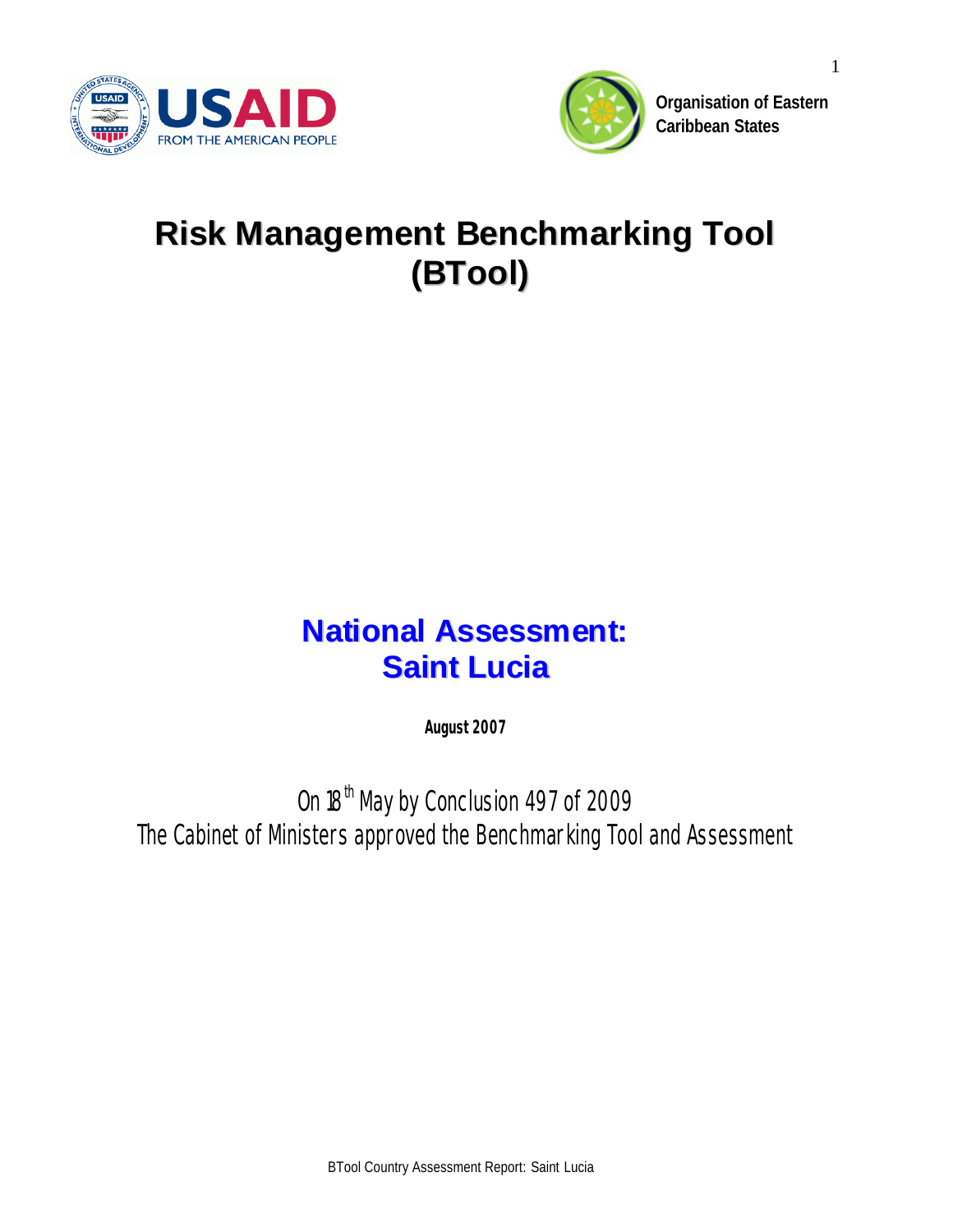## **Risk Management Benchmarking Tool**

Prepared for Environment and Sustainable Development Unit (ESDU) Organisation of Eastern Caribbean States Morne Fortune, Castries, Saint Lucia and United States Agency for International Development Caribbean Open Trade Support Program Gambles Medical Centre, ANTIGUA, W.I.

> Prepared by Jacob Opadeyi, PhD The University of the West Indies West Indies

> > August 2007

The author's views expressed in this publication do not necessarily reflect the views of the United States Agency for International Development or the United States Government.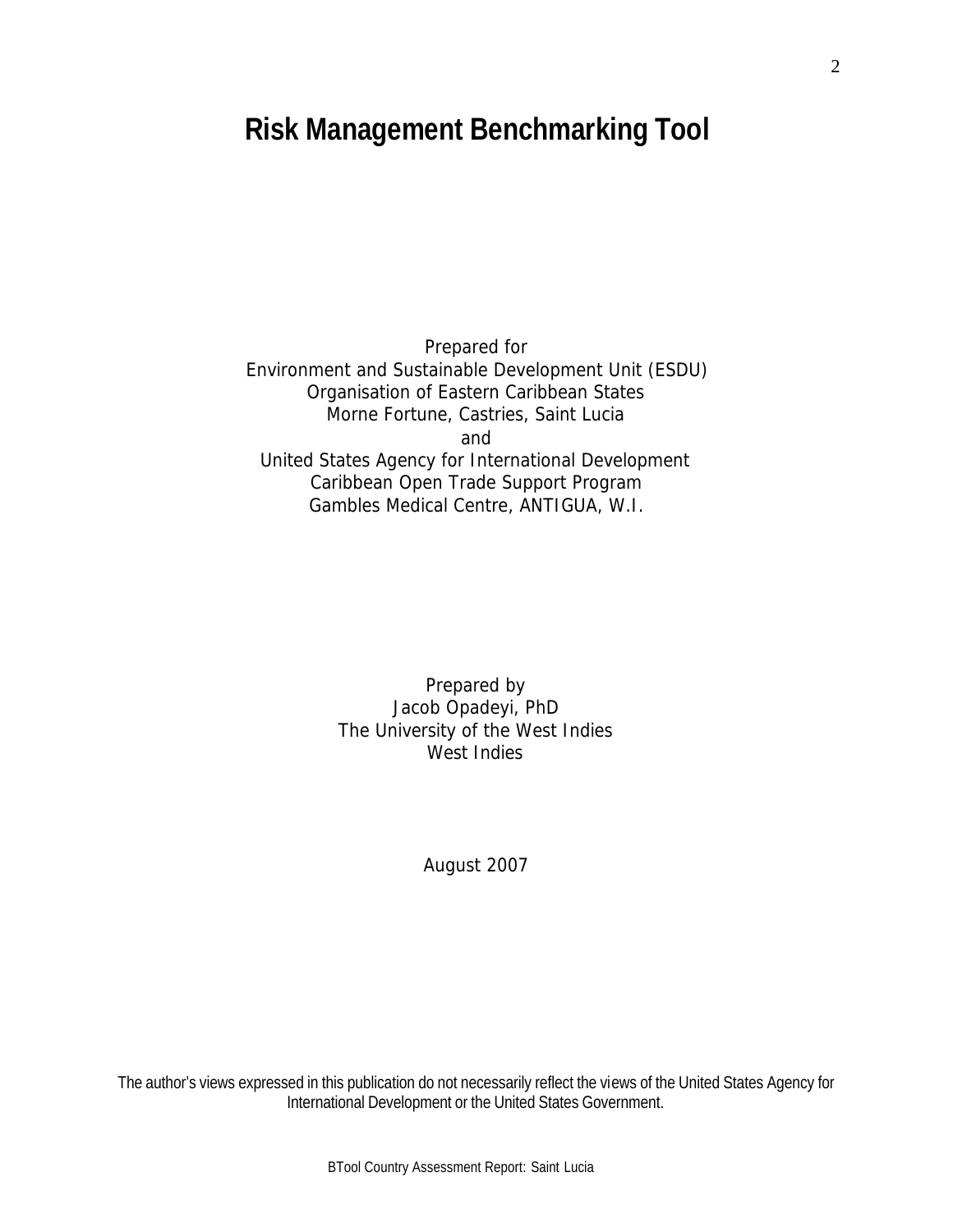## **BTool National Assessment: Saint Lucia**

## **Table of Content**

| Preface               |                          | List of Acronyms and Abbreviations                                                                                                                                                                                                                                          |    |   | 4<br>5                     |
|-----------------------|--------------------------|-----------------------------------------------------------------------------------------------------------------------------------------------------------------------------------------------------------------------------------------------------------------------------|----|---|----------------------------|
|                       |                          | PHYSICAL AND SOCIO-ECONOMIC BACKGROUND                                                                                                                                                                                                                                      |    |   | 6                          |
| 2.                    |                          | MAJOR DISASTER ISSUES CONFRONTING THE COUNTRY                                                                                                                                                                                                                               |    |   |                            |
| 3.                    |                          | RISK MANAGEMENT BENCHMARKING TOOL                                                                                                                                                                                                                                           |    | 7 |                            |
| 4.<br>5.0             | 4.1<br>4.2<br>4.3<br>4.4 | USING THE RISK MANAGEMENT BENCHMARKING TOOL<br>Scoring Responses to the Questions<br>Calculating the Risk management Index<br>Calculating the Total Disaster Risk Management Index<br>Assessment of the adequacy of Disaster Risk Management Tools<br>REGIONAL BENCHMARKING | 10 |   | 10<br>11<br>13<br>13<br>21 |
|                       |                          |                                                                                                                                                                                                                                                                             |    |   |                            |
| <b>List of Figure</b> |                          | Figure 1: Map of Saint Lucia                                                                                                                                                                                                                                                |    | 6 |                            |
| <b>List of Tables</b> |                          | Table I: Key Components of Risk Management<br>Table 2: Summary of Scores Attainted in all Categories of Disaster Risk Management Tool<br>Table 3: Regional Benchmarks                                                                                                       |    |   | 8<br>19<br>22              |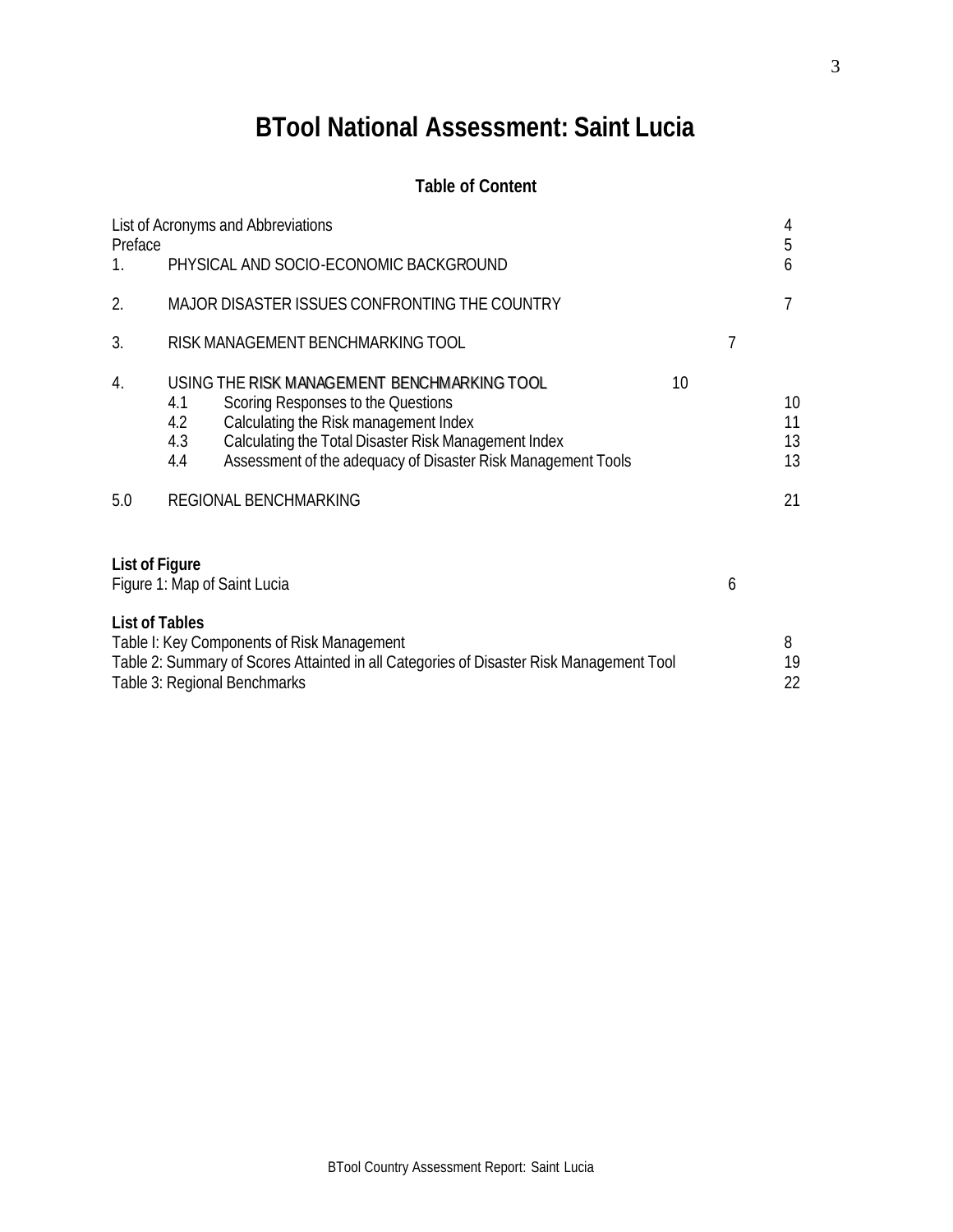## **BTool National Assessment: Saint Lucia**

## **List of Acronyms and Abbreviations**

| <b>BTool</b> | Risk Management Benchmarking Tool                  |
|--------------|----------------------------------------------------|
| <b>CBO</b>   | <b>Community Based Organizations</b>               |
| CDB          | Caribbean Development Bank                         |
| COTS         | Caribbean Open Trade Support Program               |
| <b>CRMI</b>  | Caribbean Risk Management Initiative               |
| <b>CDMP</b>  | Caribbean Disaster Mitigation Project              |
| <b>CRDR</b>  | Caribbean Reducing Disaster Risk report            |
| <b>DRM</b>   | Disaster Risk Management                           |
| <b>DRMBT</b> | Risk Management Benchmarking Tool                  |
| GDP          | <b>Gross Domestic Product</b>                      |
| <b>IADB</b>  | Inter-American Development Bank                    |
| <b>MAS</b>   | Maximum attainable score                           |
| <b>NGO</b>   | Non-Government Organizations                       |
| <b>OAS</b>   | Organization of American States                    |
| <b>OECS</b>  | Organization of Eastern Caribbean States           |
| RMI          | Risk Management Index                              |
| <b>SVG</b>   | St. Vincent and the Grenadines                     |
| <b>TDRMI</b> | <b>Total Disaster Risk Management Index</b>        |
| <b>TNQ</b>   | Total number of questions                          |
| TS.          | <b>Total score</b>                                 |
| <b>USAID</b> | United States Agency for International Development |
|              |                                                    |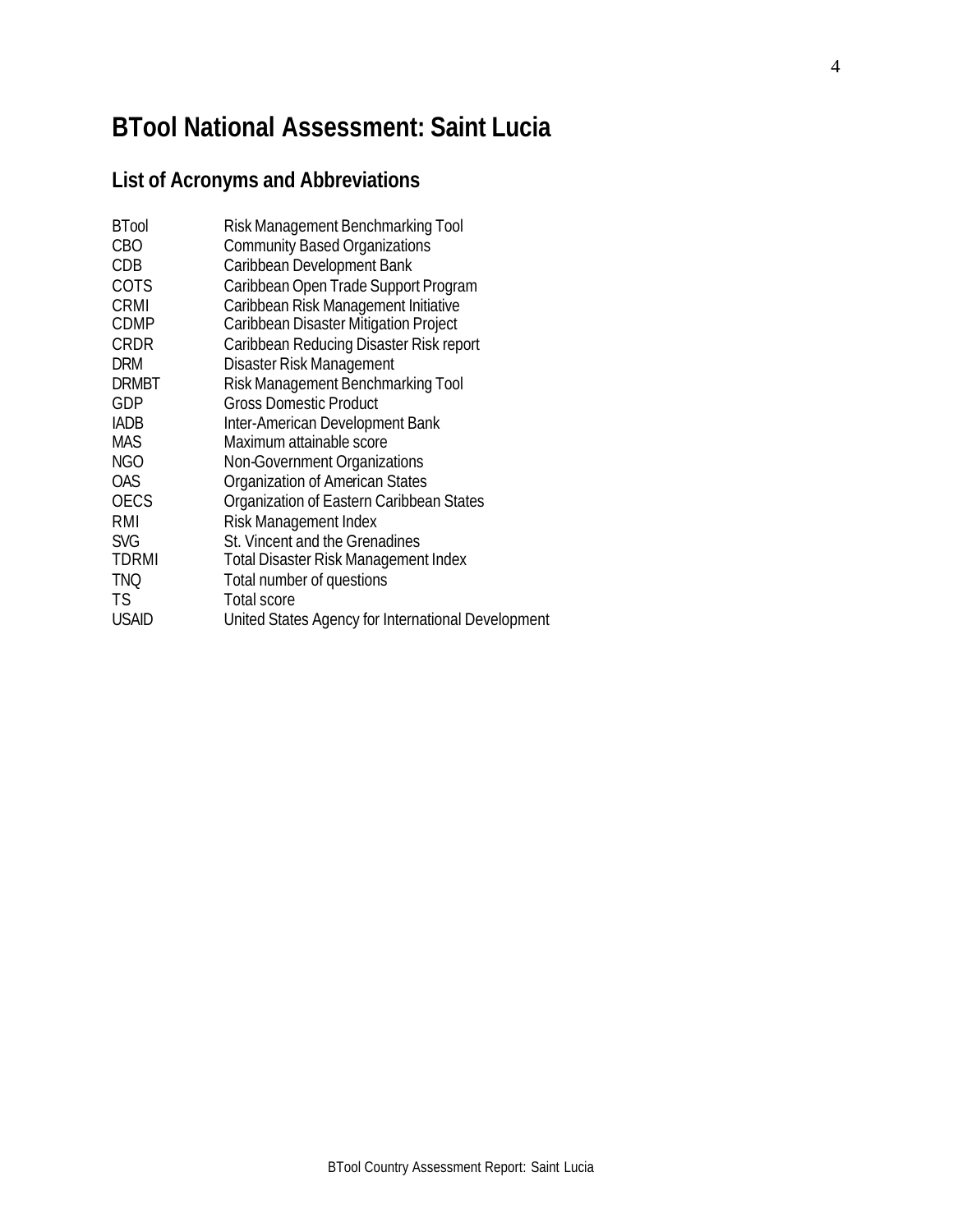## **Preface**

The Caribbean is particularly vulnerable to natural hazards such as hurricanes, earthquakes, volcanoes, and flooding. In order to achieve sustained growth, the public and private sectors in the region must formulate and implement meaningful actions to measurably reduce the region's risk profile for such natural disasters.

The approach to disaster risk reduction in the region is varied. In some cases, national policies and plans exist, but lack resources for implementation. In other cases, national policies and plans are not in place, and there are no overarching frameworks to address disaster preparedness and mitigation. Generally, the technical analysis regarding the region's risks and the appropriate solutions has already been undertaken. However, a specific action agenda that is directed to achieving a measurable reduction in the region's risk profile for natural disasters has largely been missing.

The Caribbean Open Trade Support Program (COTS), funded by the United States Agency for International Development (USAID), is designed to help facilitate the transition of countries in the Eastern Caribbean from traditional trading regimes to open trade and to enable them to compete more successfully and sustainably in the global economy. Working with theOrganization of Eastern Caribbean States (OECS) Secretariat, national institutions and other organizations, the USAID-funded COTS team is therefore designing a series of activities to improve the ability of national governments, civil society organizations, and the private sector to proactively plan and implement actions to reduce vulnerability to natural disasters and create greater economic resilience when they do occur.

COTS will focus on the following activities to help reduce the region's vulnerability to natural hazards:

• Assisting the OECS Secretariat and selected national governments to develop and utilize a methodology for identifying and prioritizing risk reduction actions and for quantifying reductions in the risk profile.

• Working directly with businesses and related associations to enable businesses to become more resilient to the impact of natural disasters.

• Assisting in the development of market-based incentives for risk reduction activities, e.g., through the insurance and financial sectors.

• Supporting the development of a vulnerability tool to be used throughout the region to assist countries to assess their vulnerability to natural and man induced disasters.

• Assisting selected countries in the implementation of their risk reduction action agenda by strengthening elements of their legislative and institutional frameworks, and implementing actions that result in a measurable reduction of the countries' exposure to natural disasters.

Public awareness and outreach are a key component of this strategy, ensuring that needed information is readily available to the public and private sectors and the NGOs. At the end of the four-year project, COTS expects to see:

• Effective legislative and institutional frameworks in place for risk reduction in the face of natural disasters, in accordance with regional models.

• Sustainable and diversified economic growth that is more resilient to the impact of natural hazards.

• Approaches to risk reduction that are fully integrated with other cross-cutting policies and interventions (e.g., coastal zone management, climate change, biodiversity, forest management).

• Measurable reduction in the assisted countries' risk profile for natural disasters.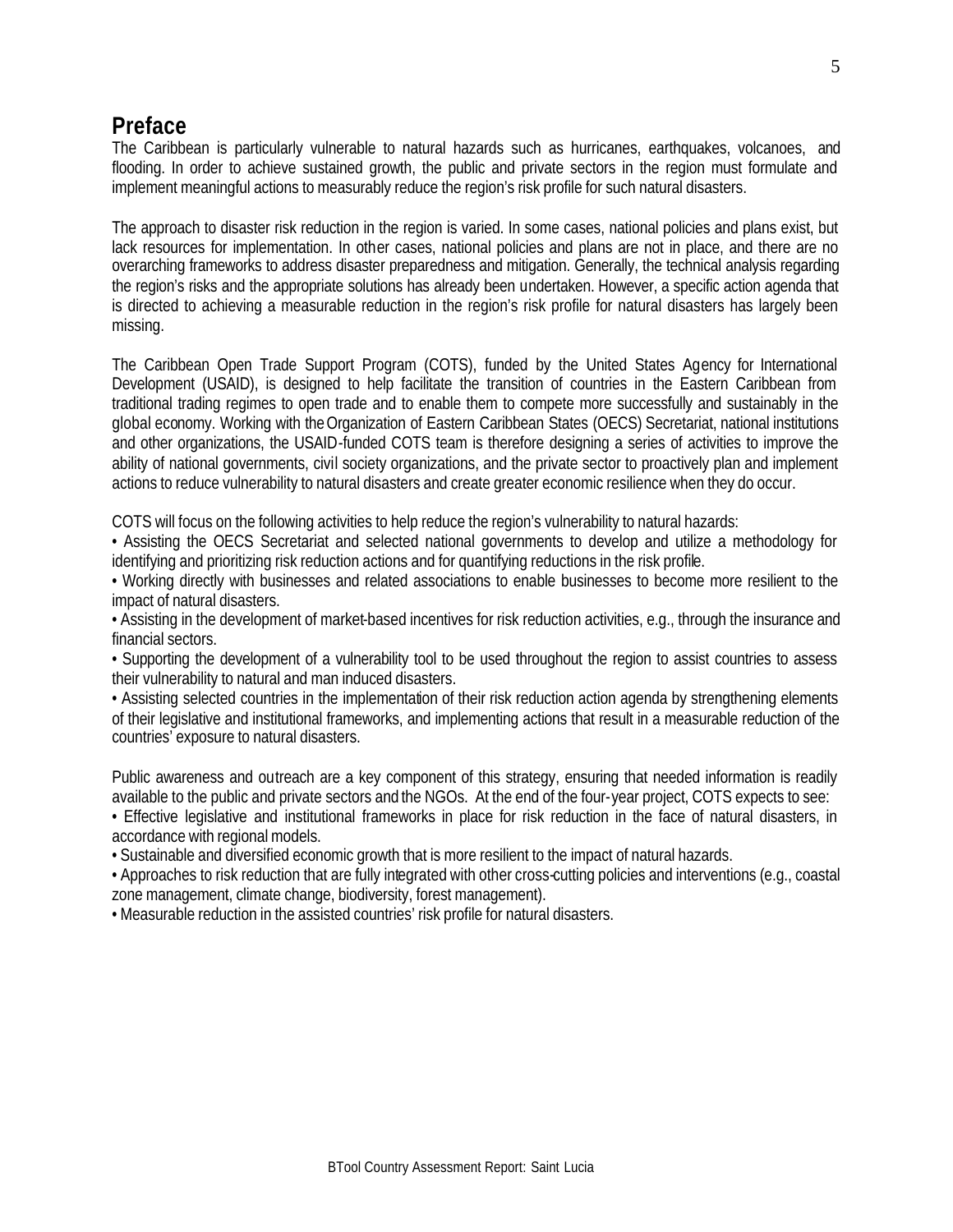## **BTool National Assessment: Saint Lucia**

## **1 Physical and socio-economic background**

Saint Lucia, a small island developing state in the Eastern Caribbean chain of islands, is situated at approximately between 13° 43' and 14° 07'N, and 60° 05'W. With a total area of 238 square miles (616 km<sup>2</sup>), this volcanic island is mountainous and rugged, with numerous rivers flowing in deep, narrow valleys over short distances to the sea. The highest peak, Mount Gimie (3117ft or 950m), is in the southwestern part of the main north-south trending axial ridge.

The island has a tropical marine type of climate, being affected by the prevailing Northeast Trade winds throughout the year. The dry season is from January to May and the wet season from June to December. Saint Lucia is affected by tropical storms and hurricanes, mainly from June to November, during the wet season. Roughly 20% of the island is covered by tropical rainforest vegetation that provides habitats for a wide range of flora and fauna.

The population of Saint Lucia is about 162,000 (2003), with 31% of its people under 15 years old and 64% being the economically active population. The country is actively diversifying its economy from bananas to tourism and offshore banking. Its per capita GDP is an estimated US \$5,400, with the sectors of agriculture, industry and services contributing 7%, 20% and 73% respectively to the GDP (2002) (CIA Fact Book 2003).



Figure 1: Map of Saint Lucia **http://www.lonelyplanet.com/worldguide/destinations/caribbean/saint-lucia**

## **2. MAJOR DISASTER ISSUES CONFRONTING THE COUNTRY**

Saint Lucia is part of a volcanically active ridge formed along the subduction zone in the Eastern Caribbean. As a result, the island is affected by volcanic and seismic activity. The landscape carries evidence of volcanic activity, namely lava domes, volcanic necks/plugs or 'pitons', explosion craters, pyroclastic flows and surges, and lahars. The potentially active centre is the Soufrière Volcanic Centre, found in the southwest of the island. The Sulphur Springs geothermal field form part of the Soufrière Volcanic Centre.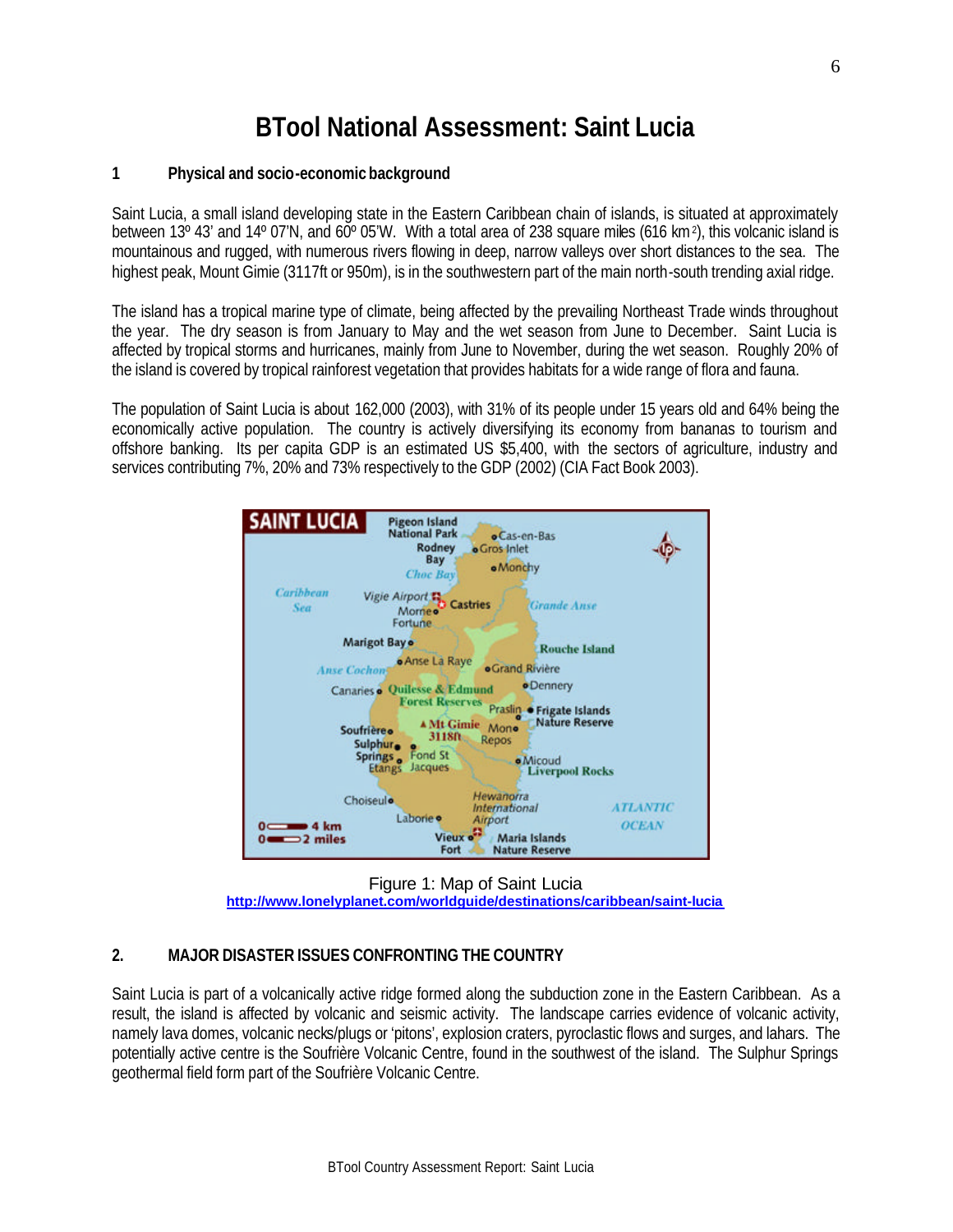The island experienced at least five swarms of shallow earthquakes over the last hundred years, occurring in 1906, 1986, 1990, 1999, and 2000 (Seismic Research Unit, 2002).

Saint Lucia has been affected several times by tropical storms and hurricanes within recent times. Storm surges, floods and landslides often accompany these events. Coastal erosion is a continuous threat to property and communication networks, along with anticipated sea level rise that make the coastal zone particularly vulnerable to beach erosion, loss of habitat for marine life, loss of fresh water aquifers, and damage to coastal infrastructure.

Volcanoes, earthquakes, hurricanes, storm surges, floods, landslides and coastal erosion are potential disaster issues facing the country.

## **3. RISK MANAGEMENT BENCHMARKING TOOL**

The Risk Management Benchmarking Tool (BTool) was developed to improve the ability of national governments, civil society organizations, and the private sector to proactively plan and implement effective and efficient actions that would reduce their vulnerability to natural disasters and create greater economic resilience when they do occur. The BTool has the following utilities:

- A tool for evaluating the adequacy of current disaster risk management tools.
- A tool for evaluating the readiness and capability of local national institutions to deal with the risk of disaster.
- A list of best practice recommendations for disaster risk management.
- A tool for regional benchmarking of nations and programmes.

The Benchmarking Tool is designed as a self-administered tool with responsibility for oversight, data analyses, data storage, data management, and quality control assigned to an independent regional lead agency. It is not intended, at this time, to be comprehensive given the following multi-dimensions of disaster risk management: risk exposure, geographic extent, and vulnerable elements. In terms of risk exposure, it was designed for multi-hazards with the scope to rework it for a particular hazard. In geographic extent, it could be redesigned for use at national, community, or enterprise levels. It is, however, customizable to meet specific dimensions. In its present form, it covers all the vulnerable elements in general but may be redesigned to focus on any one of the following vulnerable elements: affected population, infrastructure, economy, and environment. The benchmarking tool provides the following benefits to the region as a whole:

- It provides a snapshot of a country's exposure to natural disaster.
- It can be used to build support for the allocation of resources to reduce risk in areas defined by the BTool.
- It can be used to prioritize national and regional programmes of activities.
- It can be used as an incentive at the political level to stimulate action due to the comparative nature of its scores against another country.
- It provides information, in a consistent manner, on the state of readiness of each country. This information can be used by regional and international funding agencies to define or redefine programmes of assistance to the region.

The tool was developed in six stages. These are:

- Selection of a comprehensive disaster management framework
- Identification of disaster risk management tools and resources
- Design of assessment questions
- Stakeholder review and modification of the tool
- Pilot testing and modification of the tool
- Adaptation of the tool by local and regional stakeholders.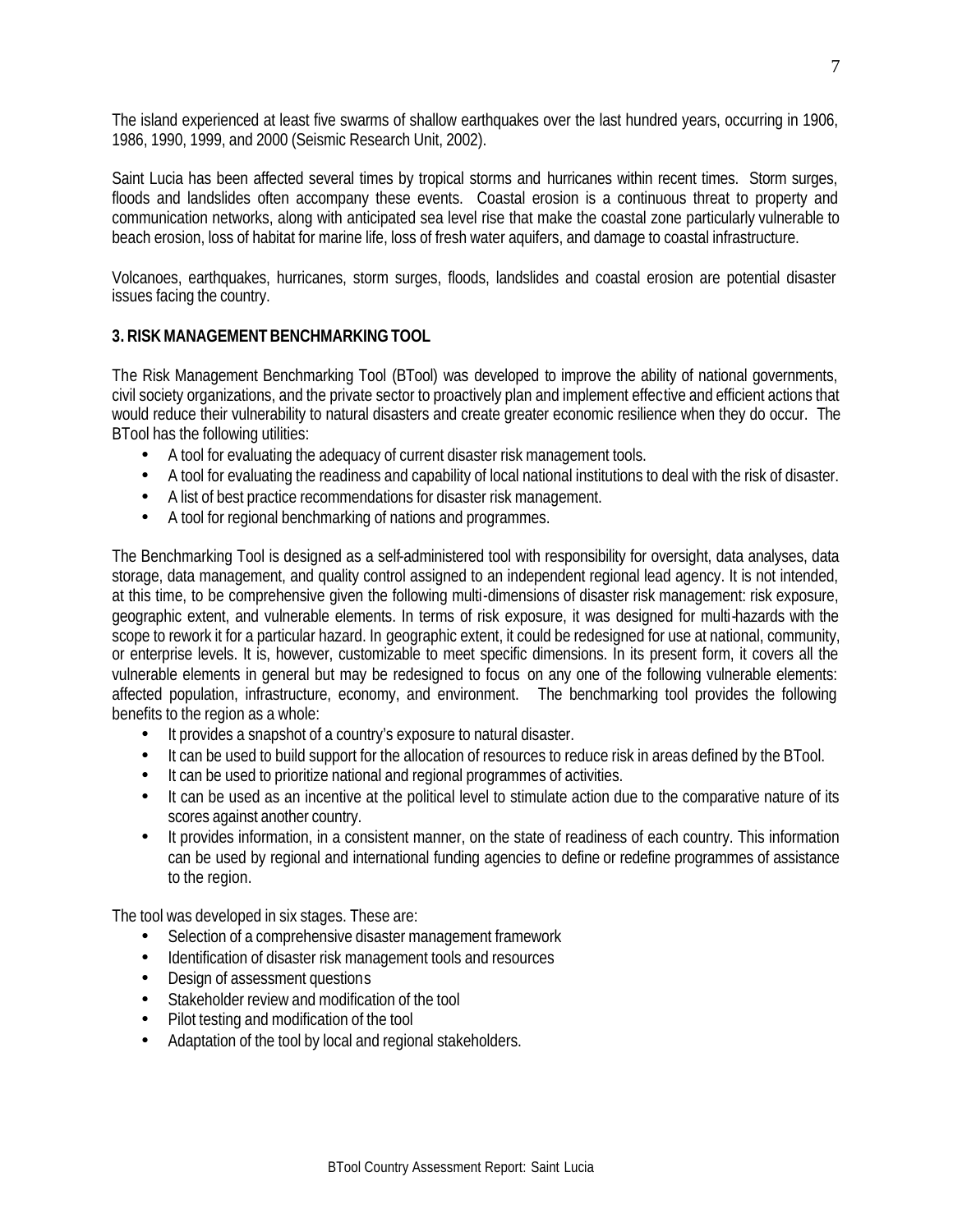## **Stage 1: Selection of a comprehensive disaster management framework**

After an extensive literature review, the following six (6) components of key disaster risk management activities were adopted: hazard identification, hazard mitigation, risk transfer, disaster preparedness, emergency response, and recovery as provided in Table 1 (IADB, 2000).

| Source: Inter-American Development Bank, 2000, "Facing the Challenge of Natural Disasters in Latin America and the Caribbean: an IDB Action Plan." |                                                                             |                                                                                                                 |                                                                          |                                                                                            |                                                                                                                |
|----------------------------------------------------------------------------------------------------------------------------------------------------|-----------------------------------------------------------------------------|-----------------------------------------------------------------------------------------------------------------|--------------------------------------------------------------------------|--------------------------------------------------------------------------------------------|----------------------------------------------------------------------------------------------------------------|
|                                                                                                                                                    |                                                                             | <b>Pre-Disaster Phase</b>                                                                                       |                                                                          |                                                                                            | <b>Post-Disaster Phase</b>                                                                                     |
| A. Risk                                                                                                                                            | <b>B.</b> Risk                                                              | <b>C. Risk Transfer</b>                                                                                         | D. Disaster                                                              | E. Emergency                                                                               | <b>F. Rehabilitation</b>                                                                                       |
| Identification                                                                                                                                     | Mitigation                                                                  |                                                                                                                 | <b>Preparedness</b>                                                      | Response                                                                                   | and                                                                                                            |
|                                                                                                                                                    |                                                                             |                                                                                                                 |                                                                          |                                                                                            | reconstruction                                                                                                 |
| 1. Hazard<br>assessment<br>(frequency,<br>magnitude, and<br>location)                                                                              | 1. Physical and<br>engineering<br>mitigation<br>works                       | 1. Insurance and<br>reinsurance of<br>public<br>infrastructure<br>and private<br>assets                         | 1. Early warning<br>and<br>communication<br>systems                      | 1. Humanitarian<br>assistance                                                              | 1. Rehabilitation<br>and<br>reconstruction of<br>damaged<br>infrastructure                                     |
| 2. Vulnerability<br>assessment<br>(population and<br>assets exposed)                                                                               | 2. Land-use<br>planning and<br>building codes                               | 2. Financial<br>market<br><i>instruments</i><br>(catastrophe<br>bonds and<br>weather-indexed<br>hedge funds)    | 2. Contingency<br>planning (utility<br>companies and<br>public services) | 2. Clean-up,<br>temporary<br>repairs, and<br>restoration of<br>services                    | 2. Macroeconomic<br>and budget<br>management<br>(stabilization and<br>protection of<br>social<br>expenditures) |
| 3. Risk<br>assessment (a<br>function of<br>hazard and<br>vulnerability)                                                                            | 3. Economic<br>incentives for<br>pro-mitigation<br>behavior                 | 3. Privatization of<br>public services<br>with safety<br>regulation<br>(energy, water<br>and<br>transportation) | 3. Networks of<br>emergency<br>responders (local<br>and national)        | 3. Damage<br>assessment                                                                    | 3. Revitalization<br>for affected<br>sectors (exports,<br>tourism, and<br>agriculture)                         |
| 4. Hazard<br>monitoring and<br>forecasting<br>(mapping, and<br>scenario<br>building)                                                               | 4. Education,<br>training and<br>awareness<br>about risks and<br>prevention | 4. Calamity<br>Funds (national<br>or local level)                                                               | 4. Shelter<br>facilities and<br>evacuation plans                         | 4. Mobilization<br>of recovery<br>resources<br>(public,<br>multilateral, and<br>insurance) | 4. Incorporation of<br>disaster mitigation<br>components in<br>reconstruction<br>activities                    |

## **Stage 2: Identification of disaster risk management tools and resources**

The next stage in the design process is the selection of tools and resources required to effectively and efficiently manage the six components of disaster risk management activities listed above. The following are the tools selected for review:

- Policies and plans
- Standards and regulations
- Legislation
- Human capacity
- Financial resources
- Technical tasks and contents.
- Public education and awareness
- Infrastructure development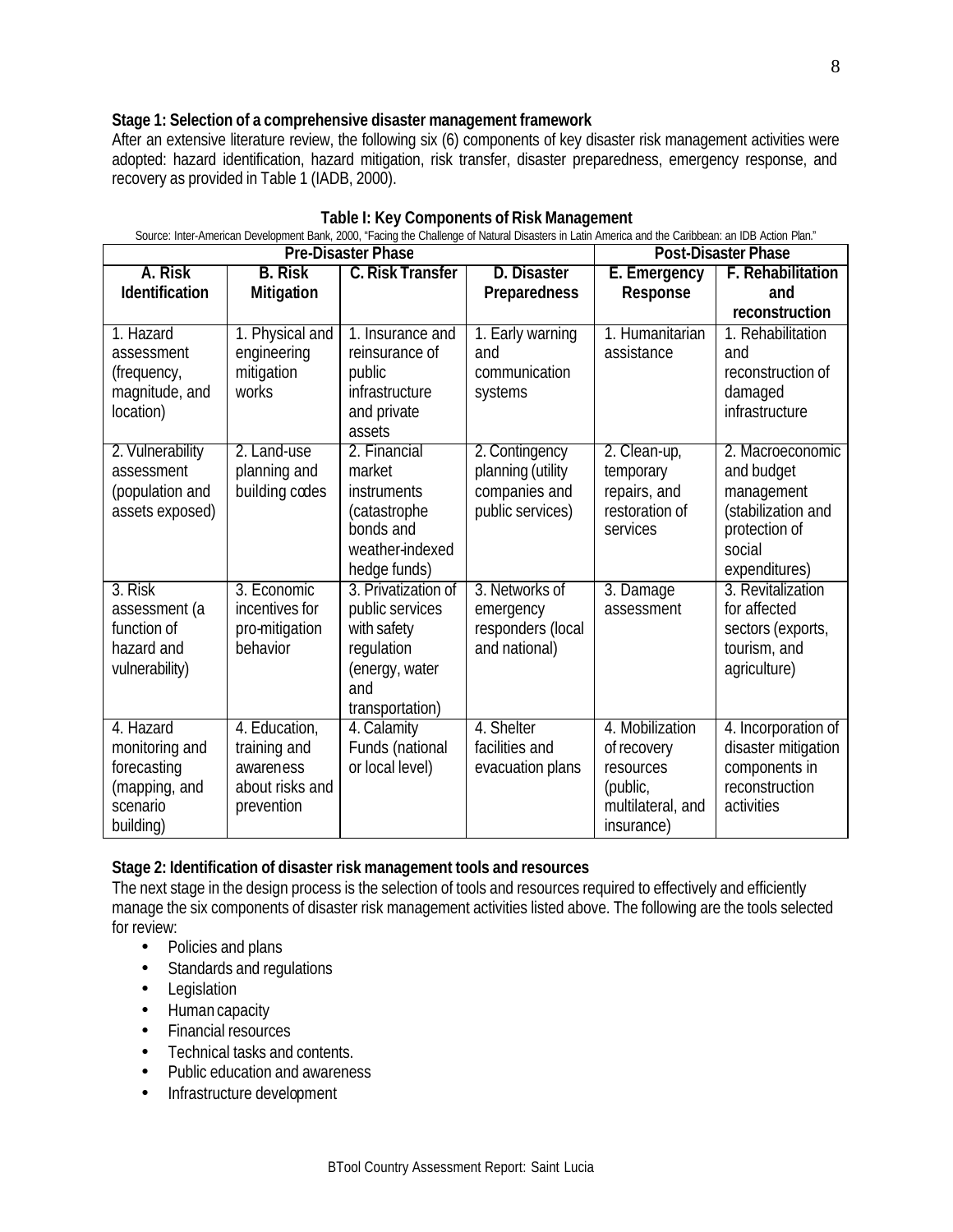- Administrative arrangements
- Assignment of responsibilities
- Stakeholders participation
- Information management
- Monitoring and evaluation of programmes
- Effective use of disaster risk management products

## **Stage 3: Design of risk management assessment questions**

Stage three involved the formulation of a series of management questions that aim to explore the adequacy and content of current disaster risk management tools and resources of the country in each of the six disaster management phases and the design of a scoring system. The questions were phrased to highlight best practices recommendations in disaster risk management activities. It contains a list of easily understood questions that were chosen through extensive review of risk management literature and broad-based consultation.

The questions were aimed to solicit three forms of responses: a definite "YES", a definite "NO", and a "PLANNED" response. Where the response is "NO" or "planned", the respondents are encouraged to provide short comments that will help in understanding the country's position on a particular question. A score of three (3) would be assigned for a "YES" response, zero (0) to a 'NO" response, and one (1) for a "PLANNED" response. Where a question is not applicable to the situation of a country, "NA" should be returned as a response.

## **Stage 4: Stakeholder review and modification of the BTool**

In stage four (4), the draft BTool was sent for review to regional and international practitioners and specialists in disaster risk management. Very useful feedback was received leading to the production of several updates of the BTool. All of the feedback received helped in improving the BTool.

#### **Stage 5: Workshop on the use of the BTool**

At the end of the regional and international reviews, national stakeholders' reviews were held in six Caribbean States: Antigua and Barbuda, Dominica, Grenada, St. Kitts and Nevis, Saint Lucia, and St. Vincent and the Grenadines. A series of technical and policy level workshops were held between September 2006 and July 2007 in these selected countries. One of the objectives of these workshops was to have the BTool reviewed by a broader range of implementers at national levels so as to test the appropriateness of the product and to determine how best to have it adopted in the region. Workshop participants provided valuable comments and suggestions. These were incorporated into the BTool, thus improving the assessment questions and tool in general.

In general, there was overwhelming support for the use of the BTool as a national and regional benchmarking tool. Implementers also expressed the need to adapt the BTool as a disaster risk management tool for communities and industry. It was felt that a similar but specific BTool should be developed for other social and economic entities, such as hospitals, airports, and utilities, so as to ensure that risk reduction mechanisms of these enterprises are monitored, and, where, necessary, strengthened.

## **Stage 6: Adoption of the tool by local, national, and regional stakeholders**

After the series of reviews, the next stage is the adoption of the tool by national and regional stakeholders. Participants at the workshops suggested the following action plans toward the adoption of the BTool:

- 1. Provide sufficient financial and technical resources by national governments to fulfill the objectives of the BTool; that is, reducing the region's risk exposure to natural hazard events.
- 2. Establish a National Risk Reduction Committee in each country that has the responsibility to implement the BTool, and present the results of each country's readiness to withstand natural hazards.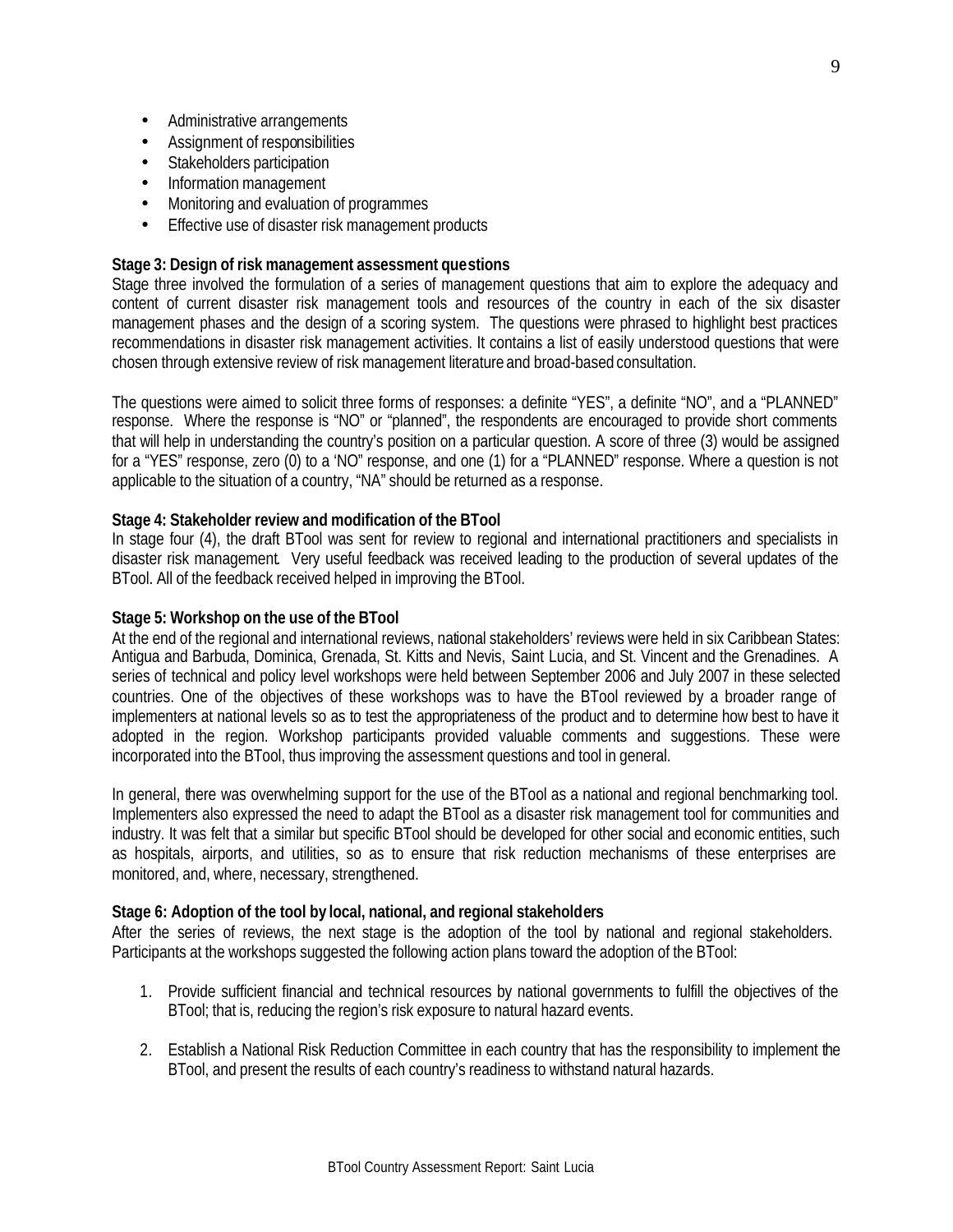- 3. Build the knowledge-base of political directorates, Permanent Secretaries, and Chief Executive Officers of major public and private agencies on the utility of the BTool as a self-assessment disaster risk management evaluation tool.
- 4. Formulate policy directives and legislative support towards the mainstreaming of the BTool as an annual audit tool to be implemented by all key agencies of a country.
- 5. Build effective public awareness programmes that promote stakeholder participation and involvement in the use and adaptation of the BTool.
- 6. Establish and fund an award programme that recognizes and rewards progress made by stakeholders towards meeting the disaster risk reduction agendas of enterprises, communities, and the nation.
- 7. Identify and nominate a national champion that will promote the use of the BTool.

## **4. USING THE RISKMANAGEMENT BENCHMARKING TOOL**

The BTool may be used as both a national assessment tool as well as a regional disaster risk benchmarking tool if implemented among groups of countries in a region. As a national assessment tool, it is recommended that a national multi-sector assessment team be established. The team should comprise of persons from the public sectors, business community, and community-based organizations. The work of the team should be supported by a research assistant who will be responsible for the sourcing of relevant documents, data, and information required to accurately respond to the assessment questions. If necessary, the team should be divided into six sub-teams, with each subteam focusing on one of the six disaster risk management components: risk identification, risk mitigation, risk transfer, disaster preparedness, emergency response, and rehabilitation and reconstruction. The team will score the adequacy of the country's risk management tools and resources and return an agreed score for each of the six components of disaster risk management.

## **4.1 Scoring Responses to the Questions**

In section AO (Hazard Identification), simply respond **Yes** or **No** to the questions posed and feel free to write appropriate comments in the remarks column. If the space provided in the remarks column is not large enough, write the remark in a separate sheet of paper and attach this to the assessment report.

For each of the other questions in section A1 through F4, select one of four types of responses that best describes the current status of disaster risk management of the country. The four optional responses are **"YES"; "Qualified Yes"; "PLANNED"; and "No"**.

| Response                       | Description                                                                                                                                                                                             | Score to be<br>awarded |
|--------------------------------|---------------------------------------------------------------------------------------------------------------------------------------------------------------------------------------------------------|------------------------|
| Yes                            | Means that the country has an absolute positive response to the question posed.                                                                                                                         |                        |
| <b>Qualified</b><br><b>Yes</b> | Means the country has a conditional positive response and the condition that<br>prevented an absolute response should be clearly stated in the remarks column e.g.<br>outdated laws; inadequate funding |                        |
| <b>PLANNED</b>                 | Means the country has initiated action towards providing a positive response within the<br>next 2 years. In the remark column, a statement on the status of the plan should be<br>provided.             |                        |
| <b>No</b>                      | Means the country has a negative response to the question posed.                                                                                                                                        |                        |

A score of three (3) would be assigned for a "YES" response, two (2) for "Qualified Yes" response ; one (1) for "Planned" response and zero (0) to a 'NO" response.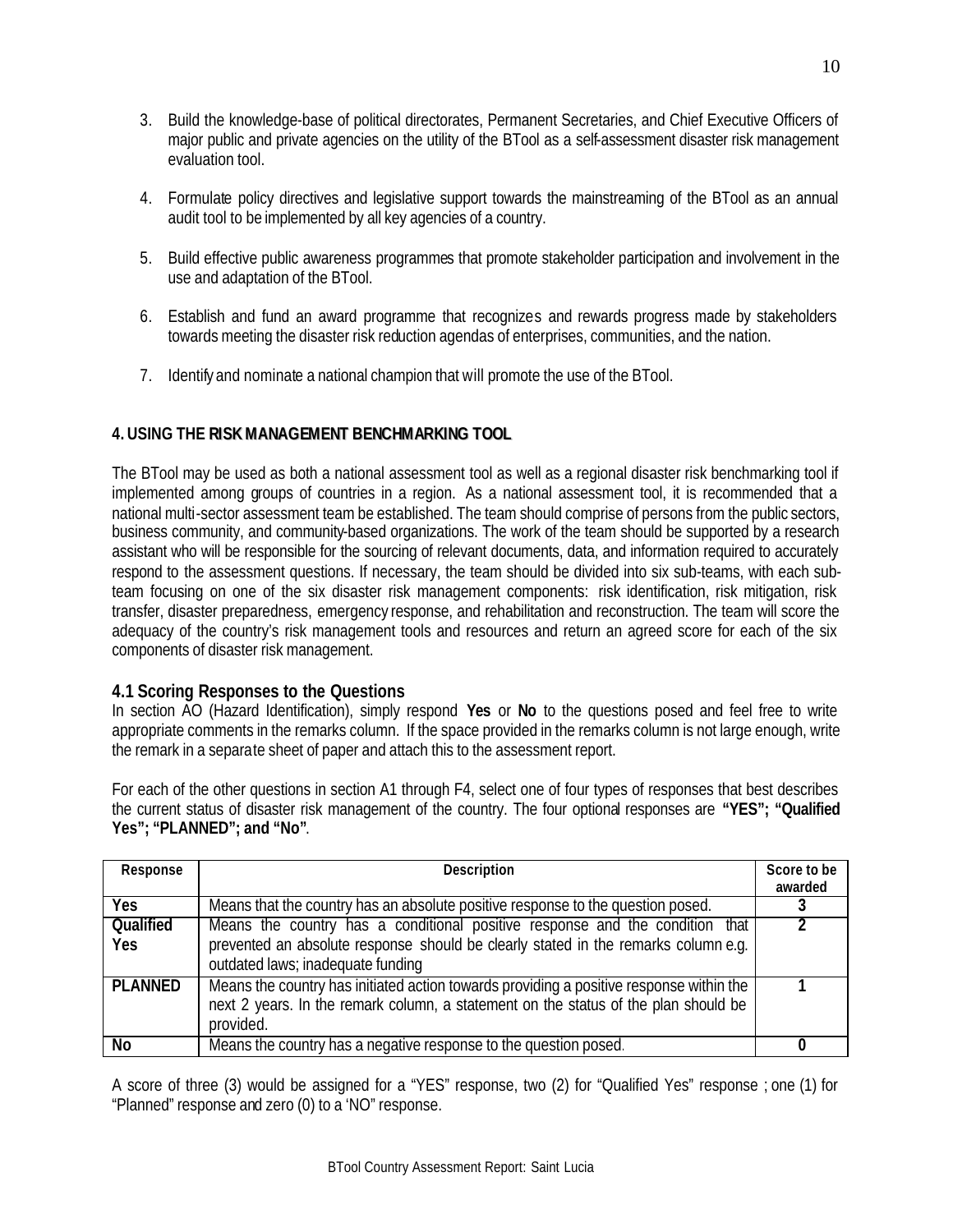Note: the concept of "Qualified Yes" was introduced into the BTool after the country has completed its assessment.

## **4.2 Calculating the Risk management Index (RMI)**

 $RMI_i = [TS/MAS_i]$ 

TS<sub>i</sub> is the total scored in a particular component of CDRM; MAS<sub>i</sub> is the maximum attainable score for that particular component of CDRM; and TNQ<sup>i</sup> is the total number of applicable questions posed about that particular component of CDRM.

 $TS_i = ($  [No. of YES responses x 3 ] + [No. of Qualified Yes responses x 2 ]+ [No. of PLANNED responses x 1 ])

 $MAS_i = [TNO_i \times 3]$ 

For the component Risk Mitigation (RM) therefore:

 $RMI_{RM} = [TS_{RM} / MAS_{RM}]$ ;  $TS_{RM} = (N_0 \text{ of } YES \text{ responses } x \text{ and } YES \text{ is the same as } S = N_0 \text{ to } S = N_1 \text{ to } S = N_1 \text{ to } S = N_2 \text{ to } S = N_1 \text{ to } S = N_2 \text{ to } S = N_1 \text{ to } S = N_2 \text{ to } S = N_1 \text{ to } S = N_2 \text{ to } S = N_1 \text{ to } S = N_2 \text{ to } S = N_1 \text{ to } S = N_2 \text{ to } S = N_1 \text{ to } S = N_2 \text{ to } S = N_1 \text{ to } S = N_2 \text{ to } S = N$ and  $MAS_{RM} = [TNO_{RM} \times 3]$ 

## **Example**

If country A has the following raw score for each of the components of CDRM:

| <b>Phases of Risk Management</b>           | <b>Total No. of</b> | Number of | Number of            | Number of |
|--------------------------------------------|---------------------|-----------|----------------------|-----------|
|                                            | Questions (TNQ;)    | Yes       | <b>Qualified Yes</b> | Planned   |
|                                            |                     | responses | responses            | responses |
| 1. Risk Identification Index               | 106                 | 53        | 10                   |           |
| 2. Risk Mitigation Index                   | 62                  | 14        |                      |           |
| 3. Risk Transfer Index                     | 48                  | 28        |                      |           |
| 4. Disaster Preparedness Index             | 123                 | 75        | 15                   | .h        |
| 5. Emergency Response Index                | 57                  | 16        |                      | 12        |
| 6. Rehabilitation and Reconstruction Index | 56                  | 12        | 10                   | 19        |
| Total                                      | 451                 | 198       | 53                   | 78        |

The **TS<sup>i</sup>** and **RMI<sup>i</sup>** for each of the six components would be as follows:

|    | <b>Phases of Risk Management</b>           | Total No. of<br>Questions (TNQ;) | $(MAS_i)$ | Total Score (TS <sub>i</sub> ) | RMI <sub>i</sub> |
|----|--------------------------------------------|----------------------------------|-----------|--------------------------------|------------------|
|    | <b>Risk Identification Index</b>           | 106                              | 318       | $53x3 + 10x2 + 12=191$         | 60%              |
|    | 2. Risk Mitigation Index                   | 62                               | 186       | $14x3 + 6x2 + 21 = 75$         | 40%              |
| 3. | <b>Risk Transfer Index</b>                 | 48                               | 144       | $28x3 + 7x2 + 9=107$           | 74%              |
| 4. | Disaster Preparedness Index                | 123                              | 369       | $75x3 + 15x2 + 5=260$          | 70%              |
| 5. | <b>Emergency Response Index</b>            | 57                               | 171       | $16x3 + 5x2 + 12=70$           | 41%              |
|    | 6. Rehabilitation and Reconstruction Index | 56                               | 168       | $12x3 + 10x2 + 19 = 75$        | 45%              |
|    | Total                                      | 451                              | 1353      | 778                            | 55%              |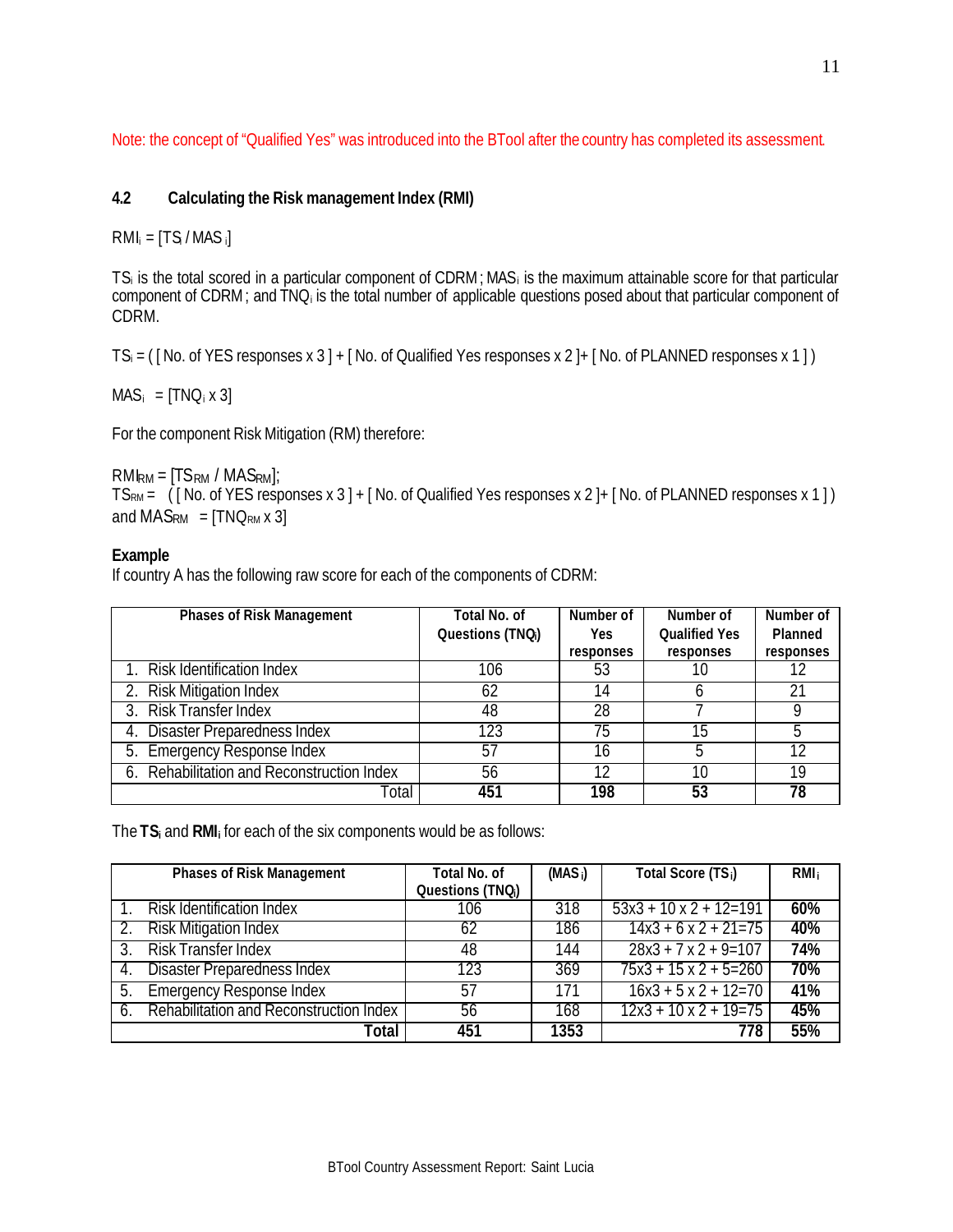## **Result of Saint Lucia National Assessment (2006)**

| <b>Saint Lucia</b>                      |                                                |                                           |                       |        |  |  |
|-----------------------------------------|------------------------------------------------|-------------------------------------------|-----------------------|--------|--|--|
| <b>Phases of Risk Management</b>        | <b>Total No. of</b><br><b>Questions (TNQi)</b> | <b>Maximum Attainable</b><br>Score (MASi) | Total<br><b>Score</b> | %Score |  |  |
| Risk identification Index               | 106                                            | 318                                       | 157                   | 49%    |  |  |
| <b>Risk Mitigation Index</b>            | 62                                             | 186                                       | 93                    | 50%    |  |  |
| <b>Risk Transfer Index</b>              | 48                                             | 144                                       | 36                    | 25%    |  |  |
| <b>Disaster Preparedness Index</b>      | 120                                            | 360                                       | 247                   | 69%    |  |  |
| <b>Emergency Response Index</b>         | 57                                             | 171                                       | 95                    | 56%    |  |  |
| Rehabilitation and Reconstruction Index | 56                                             | 168                                       | 63                    | 38%    |  |  |
| Total                                   | 449                                            | 1347                                      | 691                   | 51%    |  |  |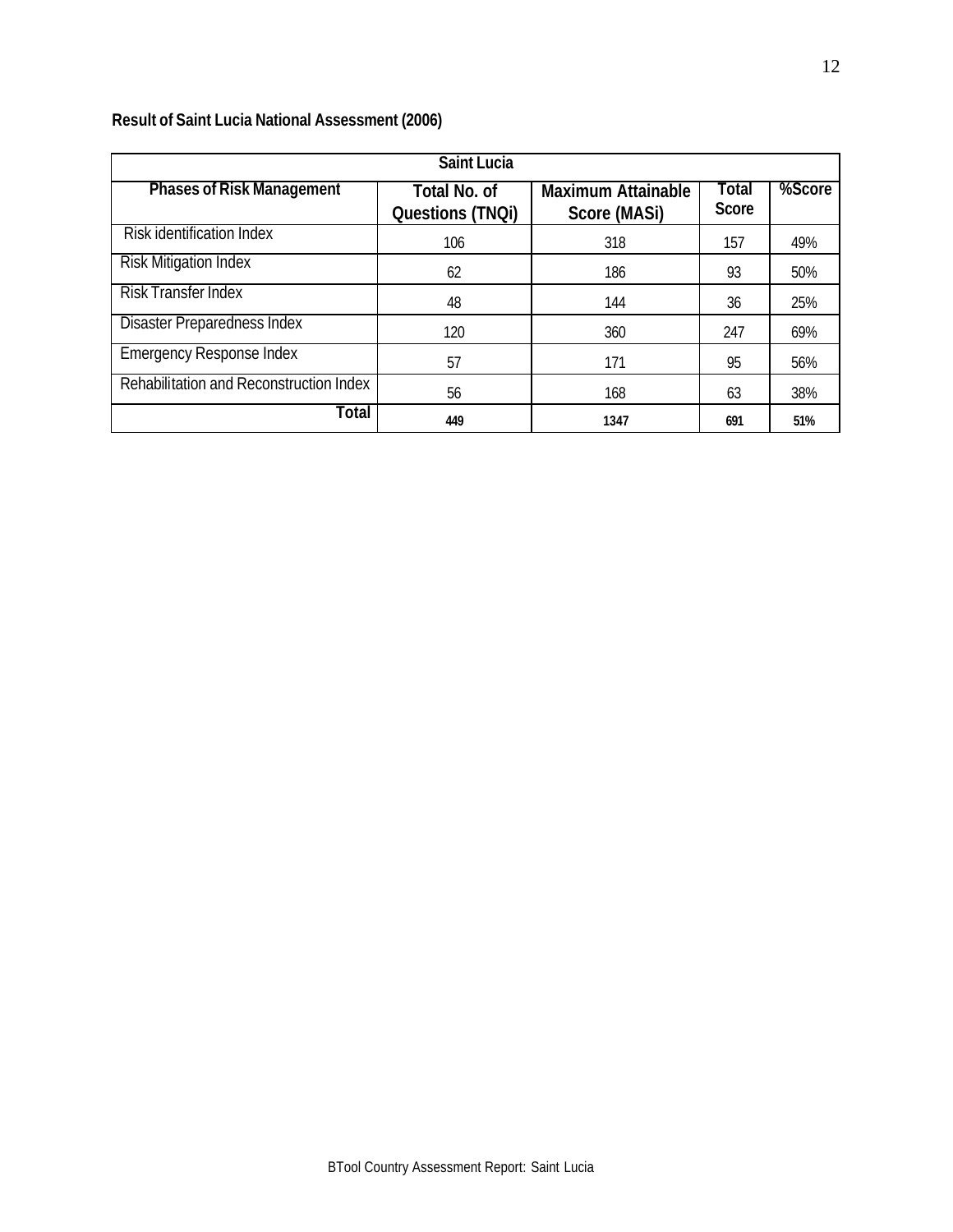## **4.3 Calculating the Total Disaster Risk Management Index (TDRMI)**

The Total Disaster Risk Management Index (TDRMI) of a country is the average of its score in each of the six components of comprehensive risk management. This is computed as:

## $TDRMI = S[RMI_{RI}$ ,  $RMI_{RM}$ ,  $RMI_{RT}$ ,  $RMI_{DP}$ ,  $RMI_{ER}$ ,  $RMI_{RR}$   $X$  1/6

Using these indices, the country is able to identify the adequacy of its risk management initiatives, identify gaps, overlaps, omissions, as well as strengths and successes. The indices may be used to select and prioritize projects and programmes that will help to improve its future rankings. The result of this assessment may also be used to develop remedial actions, programs of work, and build support for budgetary allocations in the following years after the assessment. The effectiveness of corrective actions taken may be evaluated by comparing the TDRMI of one year against another by posing the question:

## **Is TDRMI2007** > **TDRMI2006 ?**

The TDRMI for the year 2006 ( **TDRMI2006**) is therefore equal to:

**TDRMI2006** = [0.49 + 0.50+ 0.25 + 0.69 + 0.56 + 0.38] X 0.6 = **0.48**

A score of 48% in the total disaster risk management means a lot of work and resources are required for the country to be able to mainstream disaster risk reduction.

## **4.4 Assessment of the adequacy of Disaster Risk Management Tools**

The adequacy of the following disaster risk management tools: policy, legislation, standards and regulations, assignment of responsibilities, technical task, contents of technical tasks, public awareness, stakeholder participation, funding, human capacity, information management, use of results, and monitoring and evaluation is assessed in this section.

## **Policy**

Effective Disaster Risk Management (DRM) hinges on the formulation and implementation of adequate and appropriate national policies that promotes disaster risk reduction in all aspects of the country national development. The BTool contains a total of 15 policy related questions. The country attains an overall score of 47%. Score of 100% was obtained in disaster preparedness but a low 14% was obtained in risk identification policies.

| 1. Policy                               |                      |                  |  |  |
|-----------------------------------------|----------------------|------------------|--|--|
|                                         | <b>Percent Score</b> | No. of questions |  |  |
| <b>Risk identification Index</b>        | 14%                  |                  |  |  |
| <b>Risk Mitigation Index</b>            | 33%                  | 3                |  |  |
| <b>Risk Transfer Index</b>              |                      |                  |  |  |
| <b>Disaster Preparedness Index</b>      | 100%                 | 5                |  |  |
| Emergency Response Index                |                      |                  |  |  |
| Rehabilitation and Reconstruction Index |                      |                  |  |  |
| l P                                     | 47%                  |                  |  |  |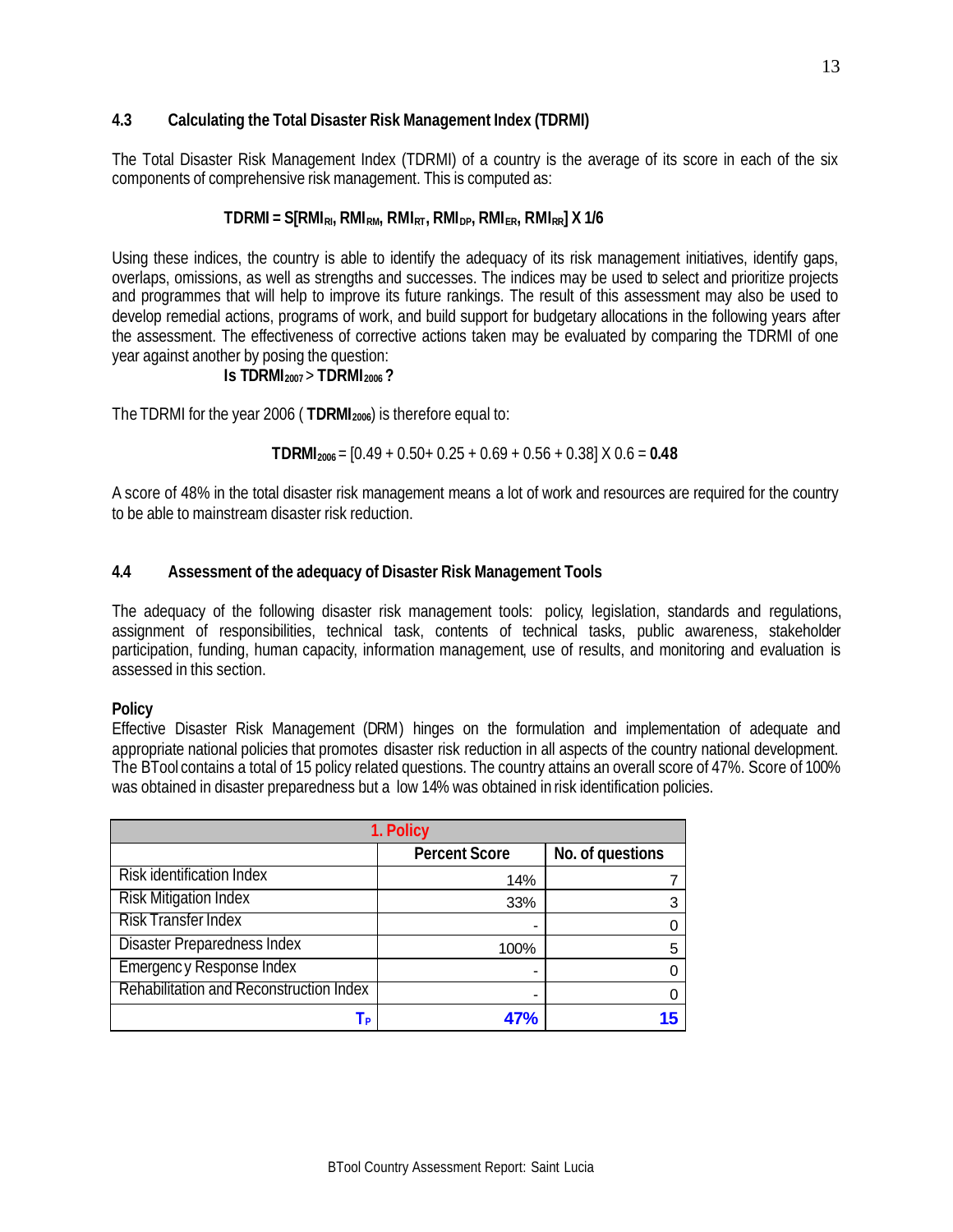## **Legislation**

A comprehensive legislative framework is required to provide authority for the implementation of DRM activities. Legislation may be used to ensure the performance of a particular activity. The country obtained 59% overall in the use of legislative tools with a score of 100% in risk identification and risk mitigation legislations. A 25% score in risk transfer legislation needs some improvements.

| 2. Legislation                          |                      |                  |  |  |
|-----------------------------------------|----------------------|------------------|--|--|
|                                         | <b>Percent Score</b> | No. of questions |  |  |
| <b>Risk identification Index</b>        | 100%                 |                  |  |  |
| <b>Risk Mitigation Index</b>            | 100%                 |                  |  |  |
| Risk Transfer Index                     | 25%                  | 8                |  |  |
| <b>Disaster Preparedness Index</b>      | 60%                  | 5                |  |  |
| <b>Emergency Response Index</b>         | 25%                  |                  |  |  |
| Rehabilitation and Reconstruction Index |                      |                  |  |  |
| T,                                      | <b>59%</b>           |                  |  |  |

## **Standards and regulations**

In order to ensure that DRM actions and activities are effective, implementation standards and regulations should be formulated. Using best practices standards and regulations are designed to achieve a desired result. They ensure that DRM ac tivities are impersonal and non-discretionary. Appropriate standards and regulations need to be formulated to support DRM policy and legislation.

The country scored an overall 65% out of a total of 23 standards and regulations questions. This is good but more work is needed in terms of the drafting and adoption of DRM Standards and Regulations. It should be noted that the country scored a perfect 100% in the standards and regulations questions on emergency response management.

| 3. Standards and Regulations            |                      |                  |  |
|-----------------------------------------|----------------------|------------------|--|
|                                         | <b>Percent Score</b> | No. of questions |  |
| <b>Risk identification Index</b>        | 20%                  | 5                |  |
| <b>Risk Mitigation Index</b>            |                      |                  |  |
| <b>Risk Transfer Index</b>              | 33%                  | 3                |  |
| <b>Disaster Preparedness Index</b>      | 82%                  | 11               |  |
| <b>Emergency Response Index</b>         | 100%                 |                  |  |
| Rehabilitation and Reconstruction Index |                      |                  |  |
| Тĸ                                      | 65%                  | 23               |  |

## **Assignment of Responsibilities**

DRM required a multi-disciplinary and multi-agency approach. No one single discipline or agency can effectively handle all the various components of DRM. A formal coordinating approach is required. The formalization of the coordinating mechanism is very important. It must be official and if necessary legislated. The BTool examines the extent to which the country has formally assigned responsibilities to the different stakeholders.

The country scored an overall 69% in this regard. 70% and 100% were scored in disaster preparedness and emergency response respectively. An improved overall score under this category would ensure that more stakeholders have a formal authority to play their role towards improving the country's DRM efforts.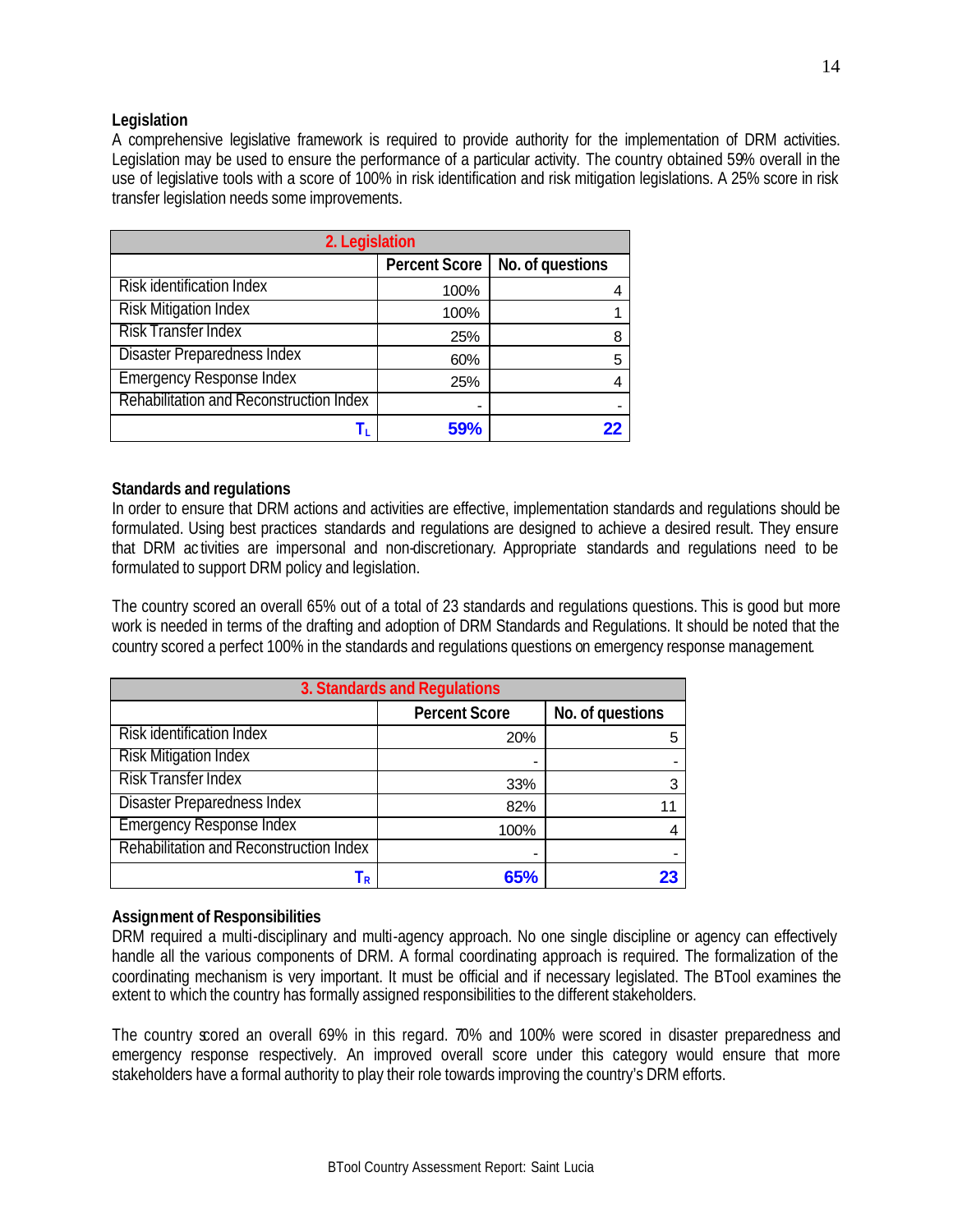| 4. Assignment of responsibilities       |                      |                  |  |
|-----------------------------------------|----------------------|------------------|--|
|                                         | <b>Percent Score</b> | No. of questions |  |
| <b>Risk identification Index</b>        | 67%                  |                  |  |
| <b>Risk Mitigation Index</b>            | 33%                  | 3                |  |
| <b>Risk Transfer Index</b>              |                      |                  |  |
| <b>Disaster Preparedness Index</b>      | 70%                  | 20               |  |
| <b>Emergency Response Index</b>         | 100%                 | 5                |  |
| Rehabilitation and Reconstruction Index | $0\%$                |                  |  |
| l ar                                    | 69%                  |                  |  |

## **Technical Tasks**

Technical tasks are DRM activities that require the inputs of technical experts. Technical expertise may be in natural sciences, social sciences or humanities. The preparation of flood hazard maps for example requires some level of technical inputs in hydrology and community disaster management. The BTool has a total of 117 technical tasks that should be undertaken. The country scored an impressive 70% in terms of technical tasks that need to be performed. An average score of 53% in emergency response means the emergency response machinery needs some improvements.

| 5. Technical tasks                       |     |    |  |  |  |  |  |
|------------------------------------------|-----|----|--|--|--|--|--|
| No. of questions<br><b>Percent Score</b> |     |    |  |  |  |  |  |
| <b>Risk identification Index</b>         | 67% | 18 |  |  |  |  |  |
| <b>Risk Mitigation Index</b>             | 73% | 15 |  |  |  |  |  |
| <b>Risk Transfer Index</b>               | 43% |    |  |  |  |  |  |
| Disaster Preparedness Index              | 86% | 42 |  |  |  |  |  |
| <b>Emergency Response Index</b>          | 53% | 15 |  |  |  |  |  |
| Rehabilitation and Reconstruction Index  | 60% | 20 |  |  |  |  |  |
| Ttw                                      | 70% |    |  |  |  |  |  |

## **Technical Content**

The BTool evaluated some technical tasks in terms of their contents. This was done so as to ensure that the technical tasks contain some minimum level of details. A total of 84 questions were designed in relation to technical contents. The country scored just 56% in the evaluation of the technical contents of its DRM ac tivities. This demonstrated an average levels of adequacy and also indicates the need to upgrade existing technical tasks ensuring that new tasks contain, as much as possible, most of the technical contents recommended.

| 6. Technical content                    |                      |                  |  |  |  |
|-----------------------------------------|----------------------|------------------|--|--|--|
|                                         | <b>Percent Score</b> | No. of questions |  |  |  |
| Risk identification Index               | 64%                  | 25               |  |  |  |
| <b>Risk Mitigation Index</b>            | 59%                  | 17               |  |  |  |
| <b>Risk Transfer Index</b>              | 38%                  | 8                |  |  |  |
| <b>Disaster Preparedness Index</b>      | 83%                  | 12               |  |  |  |
| <b>Emergency Response Index</b>         | 57%                  |                  |  |  |  |
| Rehabilitation and Reconstruction Index | 27%                  | 15               |  |  |  |
| Ттс                                     | 56%                  | 84               |  |  |  |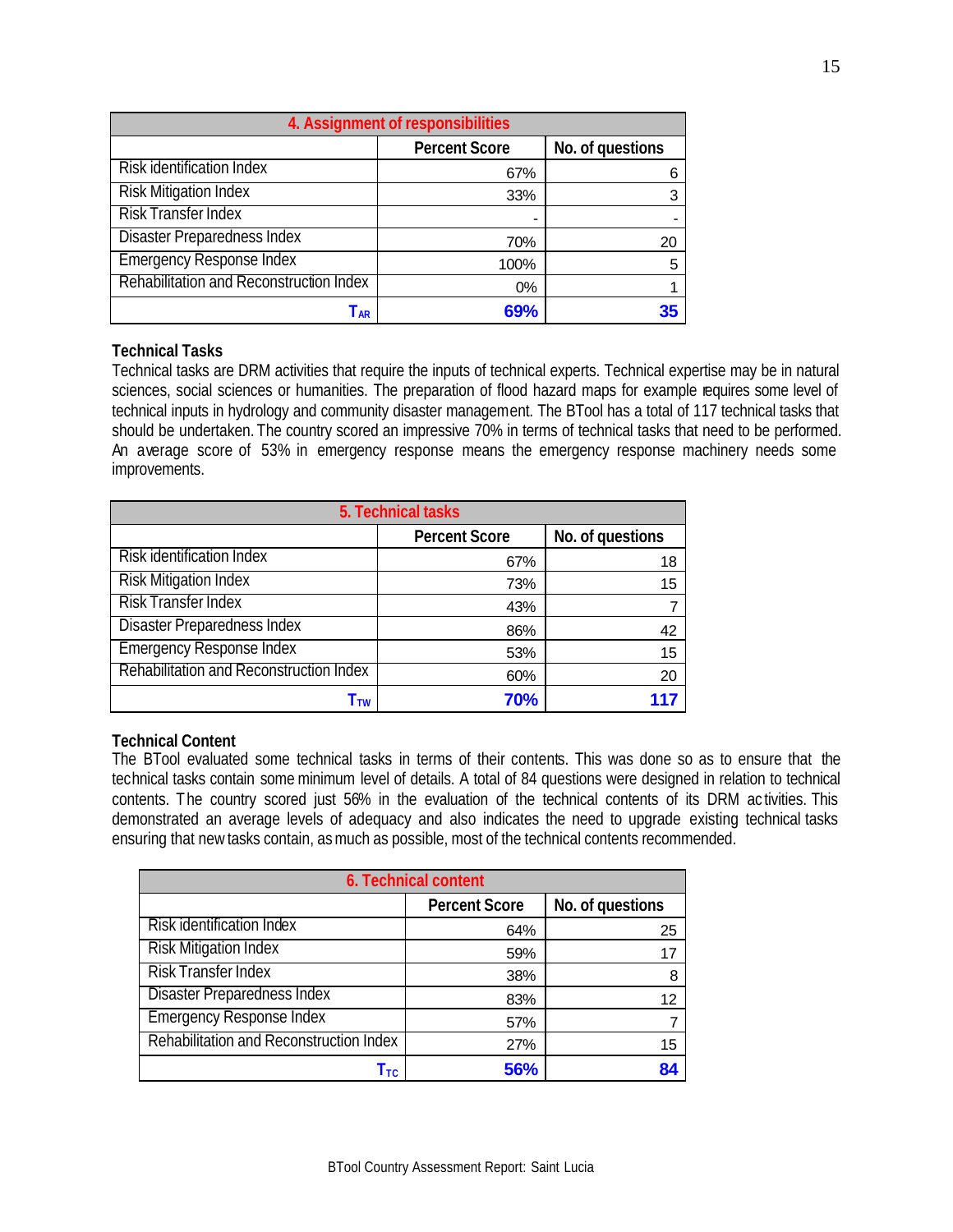## **Public Awareness**

The strength of a good DRM plan hinges on the level of public awareness of the nature, extent, and magnitude of the hazard to which the public is exposed. The BTool contained 35 questions on public awareness. High level of public awareness generally translates to a reduction in the impact of natural disaster. The country has a good score 60% on public awareness. The score of 100% and 78% in risk mitigation and rehabilitation and reconstruction respectively is commendable. It is important that the public awareness strategies and plans implemented in St. Vincent and the Grenadines should be emulated by other countries in the Caribbean.

| 7. Public Awareness                      |      |   |  |  |  |  |  |  |
|------------------------------------------|------|---|--|--|--|--|--|--|
| No. of questions<br><b>Percent Score</b> |      |   |  |  |  |  |  |  |
| Risk identification Index                | 38%  | 8 |  |  |  |  |  |  |
| <b>Risk Mitigation Index</b>             | 100% | 5 |  |  |  |  |  |  |
| <b>Risk Transfer Index</b>               | 60%  | 5 |  |  |  |  |  |  |
| Disaster Preparedness Index              | 40%  | 5 |  |  |  |  |  |  |
| <b>Emergency Response Index</b>          | 33%  | 3 |  |  |  |  |  |  |
| Rehabilitation and Reconstruction Index  | 78%  | 9 |  |  |  |  |  |  |
| l pa                                     | 60%  |   |  |  |  |  |  |  |

## **Stakeholder Participation**

This is an effective and efficient tool for reducing the impact of disasters and lowering the cost of DRM activities. The participation of all stakeholders implies a reduction in reliance on the State Agencies in the performance of DRM activities. The BTool contains 26 questions that measure the extent of Stakeholder Participation. The country scored a 65% in this area. A score of 100% each was obtained in disaster preparedness, emergency response and rehabilitation and reconstruction. This means the country has an expanded involvement of other stakeholders in DRM activities, with particular involvement of local communities.

| 8. Stakeholders participation           |                      |                  |  |  |  |
|-----------------------------------------|----------------------|------------------|--|--|--|
|                                         | <b>Percent Score</b> | No. of questions |  |  |  |
| Risk identification Index               | 17%                  | 6                |  |  |  |
| <b>Risk Mitigation Index</b>            | 50%                  | 2                |  |  |  |
| <b>Risk Transfer Index</b>              | 40%                  | 5                |  |  |  |
| <b>Disaster Preparedness Index</b>      | 100%                 |                  |  |  |  |
| <b>Emergency Response Index</b>         | 100%                 | 4                |  |  |  |
| Rehabilitation and Reconstruction Index | 100%                 | $\overline{2}$   |  |  |  |
| $\mathsf{T}_{\mathsf{SP}}$              | 65%                  | 26               |  |  |  |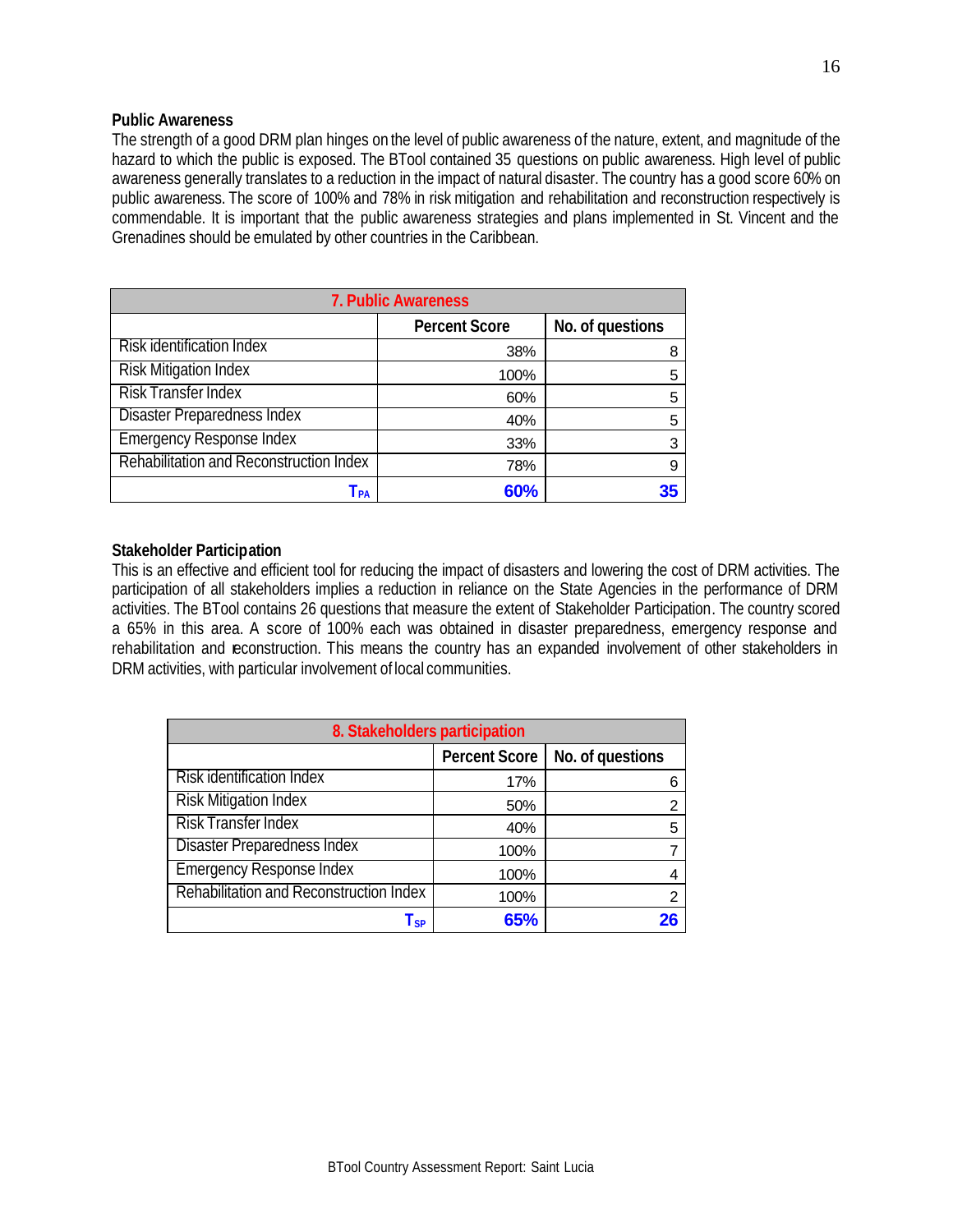## **Funding**

Access to capital and recurrent cost is key to the success of DRM activities. Enormous amount of funding is required in implementing a national hazard mitigation measures for instance. The BTool assessed the capacity of the country to fund key DRM activities using 18 questions. The country scored a total of 28% in this category. This reflects the trying financial condition of the country.

| 9. Funding                              |                      |                  |  |  |  |
|-----------------------------------------|----------------------|------------------|--|--|--|
|                                         | <b>Percent Score</b> | No. of questions |  |  |  |
| Risk identification Index               | 25%                  | 4                |  |  |  |
| <b>Risk Mitigation Index</b>            | 25%                  | 4                |  |  |  |
| <b>Risk Transfer Index</b>              | $0\%$                | 2                |  |  |  |
| <b>Disaster Preparedness Index</b>      | 67%                  | 3                |  |  |  |
| <b>Emergency Response Index</b>         | 0%                   |                  |  |  |  |
| Rehabilitation and Reconstruction Index | 25%                  | 4                |  |  |  |
|                                         | 28%                  | 18               |  |  |  |

## **Human Capacity**

The ability of a country to implement a DRM programme is dependent on the availability or access to local and regional trained personnel in DRM. In view of the fact that DRM programmes are multi-disciplinary, the country need to have access to capacity building programmes that would enhance its capacity to undertake many of the technical tasks. The BTool identified 34 areas in which a country should have human capacity to manage DRM programmes. Saint Lucia scored an overall of 88% in this category. This demonstrates an improved level of staffing.

| 10. Human capacity                      |                      |                  |  |  |  |
|-----------------------------------------|----------------------|------------------|--|--|--|
|                                         | <b>Percent Score</b> | No. of questions |  |  |  |
| Risk identification Index               | 93%                  | 14               |  |  |  |
| <b>Risk Mitigation Index</b>            | 80%                  | 5                |  |  |  |
| <b>Risk Transfer Index</b>              | $0\%$                |                  |  |  |  |
| <b>Disaster Preparedness Index</b>      | 100%                 |                  |  |  |  |
| <b>Emergency Response Index</b>         | 89%                  | 9                |  |  |  |
| Rehabilitation and Reconstruction Index | 100%                 |                  |  |  |  |
| Гнс                                     | 88%                  |                  |  |  |  |

## **Information Management**

Data and information are key inputs to the designs and implementation of DRM programmes. Many DRM programmes have failed because of inadequate attention being paid to access and use of data and information. The development of an accurate and current information management system will ensure that all stakeholders have access to the information needed to make critical decisions. Only 6 questions on information management were posed in the BTool and these were only in emergency response and rehabilitation and reconstruction. The country scored 17% in this category. This is quite poor.

| 11. Information management               |  |  |  |  |  |  |
|------------------------------------------|--|--|--|--|--|--|
| No. of questions<br><b>Percent Score</b> |  |  |  |  |  |  |
| Risk identification Index                |  |  |  |  |  |  |
| <b>Risk Mitigation Index</b>             |  |  |  |  |  |  |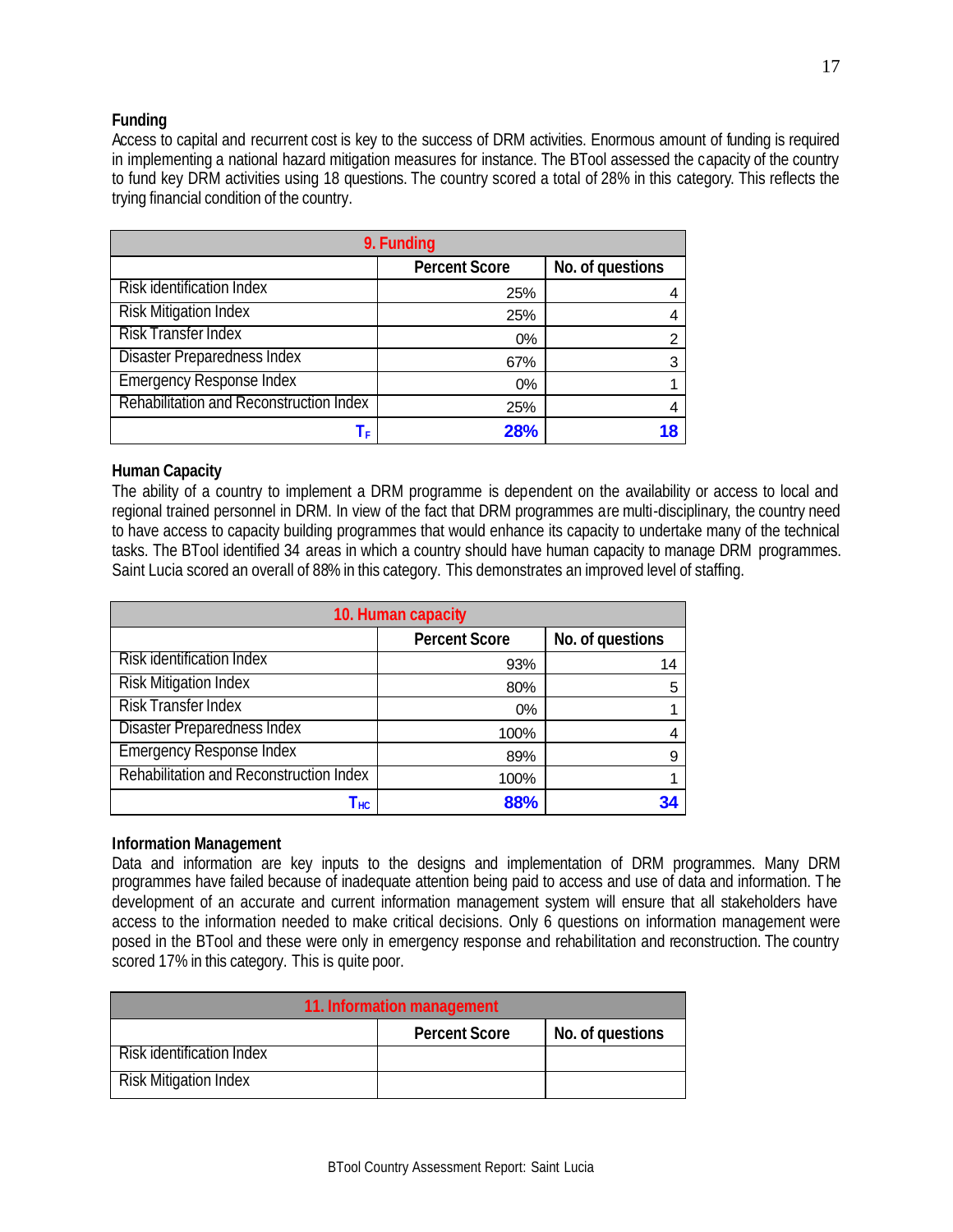| Risk Transfer Index                     |     |  |
|-----------------------------------------|-----|--|
| <b>Disaster Preparedness Index</b>      |     |  |
| <b>Emergency Response Index</b>         | 0%  |  |
| Rehabilitation and Reconstruction Index | 50% |  |
| l im                                    | 17% |  |

## **Use of Results**

Experience has shown that more needs to be done in terms of adequate use of DRM products (e.g. hazard maps, vulnerability assessment) in the design of national development programme. The value of hazard mitigation legislation is dependant on the use of the legislation to obtain the desired results. 18 questions were posed on the use of DRM products. The country scored a perfect 100% in this category. This is a very impressive score and the region should examine how Saint Lucia was able to archive this. This is a benchmark score.

| 12. Use of results                      |                      |                  |  |  |  |
|-----------------------------------------|----------------------|------------------|--|--|--|
|                                         | <b>Percent Score</b> | No. of questions |  |  |  |
| Risk identification Index               | 100%                 |                  |  |  |  |
| <b>Risk Mitigation Index</b>            | 100%                 | 5                |  |  |  |
| <b>Risk Transfer Index</b>              | 100%                 |                  |  |  |  |
| <b>Disaster Preparedness Index</b>      |                      |                  |  |  |  |
| <b>Emergency Response Index</b>         | 100%                 |                  |  |  |  |
| Rehabilitation and Reconstruction Index | 100%                 |                  |  |  |  |
| $\mathsf{T}_{\mathsf{USE}}$             | 100%                 |                  |  |  |  |

## **Monitoring and Evaluation**

DRM programmes are designed based on current level of knowledge of the hazards, vulnerability and management tools. The knowledge base is subject to change and influenced by a number of factors. Monitoring and evaluation activities are required to assess the impact of the DRM programmes. The result of such an assessment should be used to improve the effectiveness of current initiatives. Of the 11 questions posed in relation to monitoring and evaluation activities. The country scored a perfect 100% in this category. This is a very impressive score and the region should examine how Saint Lucia was able to archive this. This is a benchmark score.

| 13. Monitoring Evaluation                |      |   |  |  |  |  |  |
|------------------------------------------|------|---|--|--|--|--|--|
| <b>Percent Score</b><br>No. of questions |      |   |  |  |  |  |  |
| <b>Risk identification Index</b>         | 100% |   |  |  |  |  |  |
| <b>Risk Mitigation Index</b>             | 100% |   |  |  |  |  |  |
| <b>Risk Transfer Index</b>               | 100% |   |  |  |  |  |  |
| <b>Disaster Preparedness Index</b>       | 100% |   |  |  |  |  |  |
| <b>Emergency Response Index</b>          | 100% | ົ |  |  |  |  |  |
| Rehabilitation and Reconstruction Index  | 100% |   |  |  |  |  |  |
| I ME                                     | 100% |   |  |  |  |  |  |

A summary of the score in the 13 tool sets for each of the 6 components of DRM is provided in Table 2 below.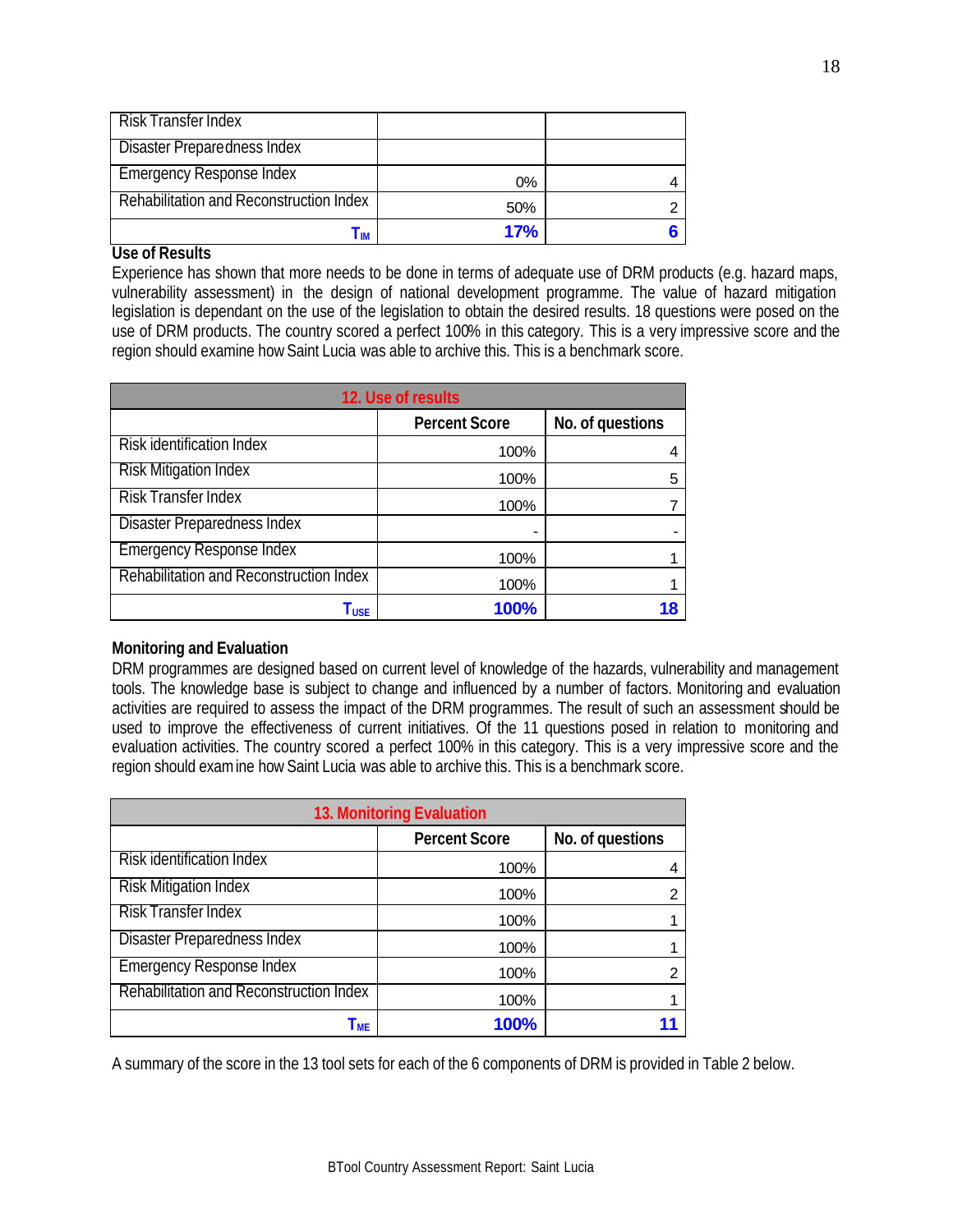|                | 1. Policy                    |                  | 2. Legislation |                                   |                          |
|----------------|------------------------------|------------------|----------------|-----------------------------------|--------------------------|
|                | <b>Percent Score</b>         | No. of questions |                | <b>Percent Score</b>              | No. of questions         |
| A              | 14%                          | 7                | A              | 100%                              | 4                        |
| $\sf B$        | 33%                          | 3                | B              | 100%                              | 1                        |
| $\mathcal{C}$  |                              | $\mathbf 0$      | $\mathcal{C}$  | 25%                               | 8                        |
| D              | 100%                         | 5                | D              | 60%                               | 5                        |
| $\overline{E}$ |                              | $\mathbf 0$      | E              | 25%                               | 4                        |
| $\overline{F}$ |                              | $\mathbf 0$      | F              |                                   | $\boldsymbol{0}$         |
| $T_{P}$        | 47%                          | 15               | $T_{\rm L}$    | 59%                               | 22                       |
|                | 3. Standards and Regulations |                  |                | 4. Assignment of responsibilities |                          |
|                | <b>Percent Score</b>         | No. of questions |                | <b>Percent Score</b>              | No. of questions         |
| А              | 20%                          | 5                | A              | 67%                               | 6                        |
| $\sf B$        |                              | $\mathbf 0$      | $\mathsf B$    | 33%                               | 3                        |
| $\mathsf C$    | 33%                          | 3                | C              |                                   | $\mathbf 0$              |
| D              | 82%                          | 11               | D              | 70%                               | 20                       |
| E              | 100%                         | $\overline{4}$   | E              | 100%                              | 5                        |
| $\overline{F}$ |                              | $\Omega$         | F              | 0%                                |                          |
| $T_R$          | 65%                          | 23               | $T_{AR}$       | 69%                               | 35                       |
|                | 5. Technical tasks           |                  |                | 6. Technical content              |                          |
|                | <b>Percent Score</b>         | No. of questions |                | <b>Percent Score</b>              | No. of questions         |
| A              | 67%                          | 18               | A              | 64%                               | 25                       |
| B              | 73%                          | 15               | B              | 59%                               | 17                       |
| $\mathsf C$    | 43%                          | $\overline{7}$   | $\mathsf C$    | 38%                               | 8                        |
| D              | 86%                          | 42               | D              | 83%                               | 12                       |
| E              | 53%                          | 15               | E              | 57%                               | $\overline{7}$           |
| $\overline{F}$ | 60%                          | 20               | F              | 27%                               | 15                       |
| $T_{TW}$       | 70%                          | 117              | $T_{TC}$       | 56%                               | 84                       |
|                | 7. Public Awareness          |                  |                | 8. Stakeholders participation     |                          |
|                | <b>Percent Score</b>         | No. of questions |                | <b>Percent Score</b>              | No. of questions         |
| A              | 38%                          | 8                | A              | 17%                               | 6                        |
| $\sf B$        | 100%                         | 5                | $\sf B$        | 50%                               | $\boldsymbol{2}$         |
| $\mathsf C$    | 60%                          | $\mathbf 5$      | $\mathsf C$    | 40%                               | 5                        |
| D              | 40%                          | 5                | D              | 100%                              | $\overline{\mathcal{I}}$ |
| E              | 33%                          | 3                | E              | 100%                              | $\overline{\mathcal{A}}$ |
| F              | 78%                          | 9                | F              | 100%                              | $\overline{c}$           |
|                |                              |                  |                |                                   |                          |

**Table 2: Summary of Scores Attainted by Saint Lucia in all Categories of Disaster Risk Management Tool**

L.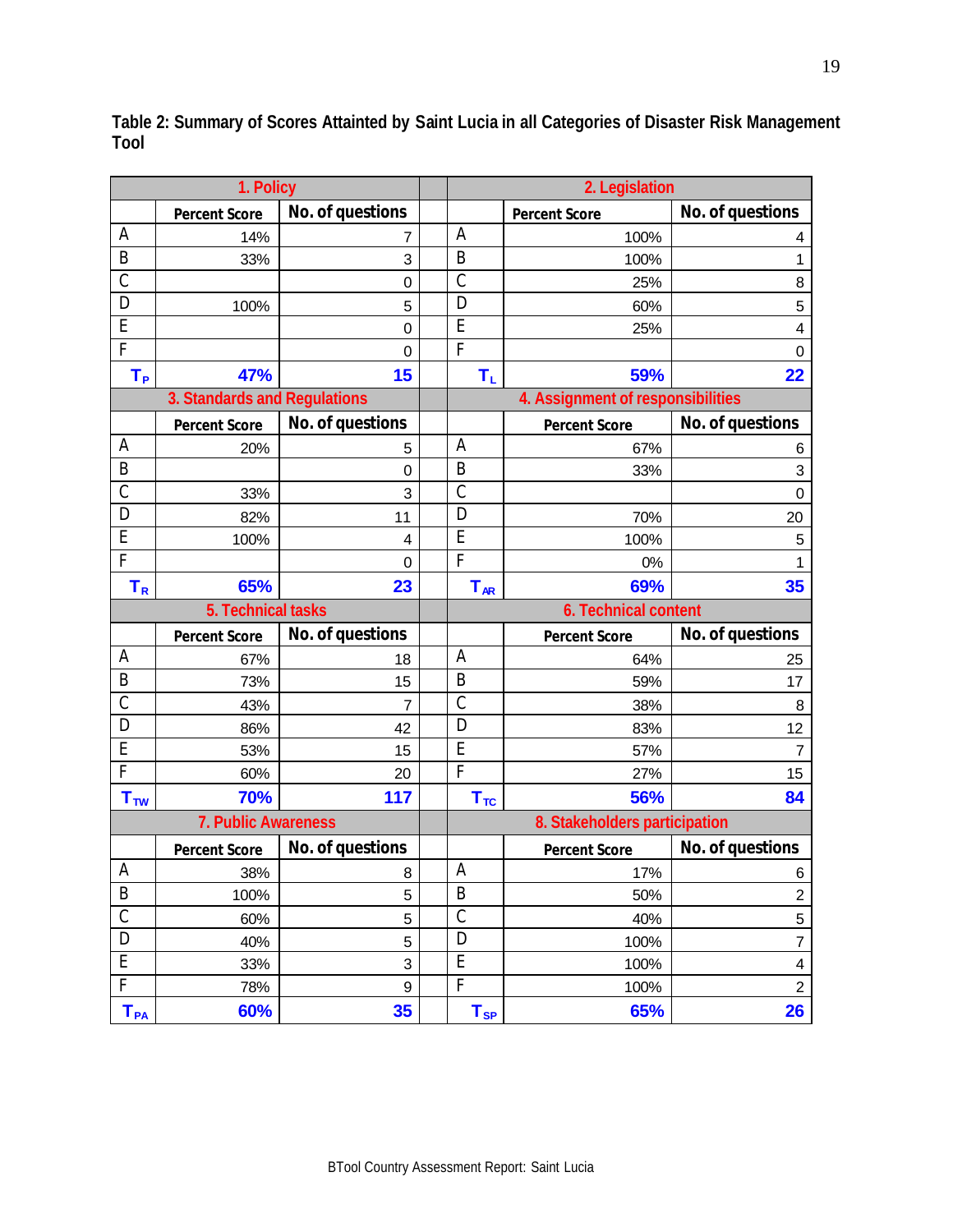|                           | 9. Funding                 |                  | 10. Human capacity |                      |                  |
|---------------------------|----------------------------|------------------|--------------------|----------------------|------------------|
|                           | <b>Percent Score</b>       | No. of questions |                    | <b>Percent Score</b> | No. of questions |
| A                         | 25%                        | 4                | A                  | 93%                  | 14               |
| B                         | 25%                        | 4                | B                  | 80%                  | 5                |
| $\mathcal{C}$             | 0%                         | $\overline{2}$   | $\mathsf{C}$       | 0%                   |                  |
| D                         | 67%                        | 3                | D                  | 100%                 | 4                |
| E                         | 0%                         | 1                | E                  | 89%                  | 9                |
| F                         | 25%                        | 4                | F                  | 100%                 |                  |
| $\mathsf{T}_\mathsf{F}$   | 28%                        | 18               | $T_{HC}$           | 88%                  | 34               |
|                           | 11. Information management |                  |                    | 12. Use of results   |                  |
|                           | <b>Percent Score</b>       | No. of questions |                    | <b>Percent Score</b> | No. of questions |
| A                         |                            |                  | A                  | 100%                 | 4                |
| B                         |                            |                  | B                  | 100%                 | 5                |
| C                         |                            |                  | C                  | 100%                 | $\overline{7}$   |
| D                         |                            |                  | D                  |                      | 0                |
| E                         | $0\%$                      | 4                | E                  | 100%                 | 1                |
| F                         | 50%                        | $\overline{2}$   | F                  | 100%                 | 1                |
| $T_{\text{IM}}$           | 17%                        | 6                | $T_{\text{USE}}$   | 100%                 | 18               |
| 13. Monitoring Evaluation |                            |                  |                    |                      |                  |
|                           | <b>Percent Score</b>       | No. of questions |                    |                      |                  |

|           | <b>Percent Score</b> | No. of questions |  |
|-----------|----------------------|------------------|--|
| А         | 100%                 | 4                |  |
| В         | 100%                 | 2                |  |
| Ć         | 100%                 |                  |  |
|           | 100%                 |                  |  |
| E         | 100%                 | 2                |  |
|           | 100%                 | 1                |  |
| <b>ME</b> | 100%                 | 11               |  |

|    | Risk identification Index               |
|----|-----------------------------------------|
| B  | <b>Risk Mitigation Index</b>            |
| C  | <b>Risk Transfer Index</b>              |
| D  | Disaster Preparedness Index             |
| E. | <b>Emergency Response Index</b>         |
| F. | Rehabilitation and Reconstruction Index |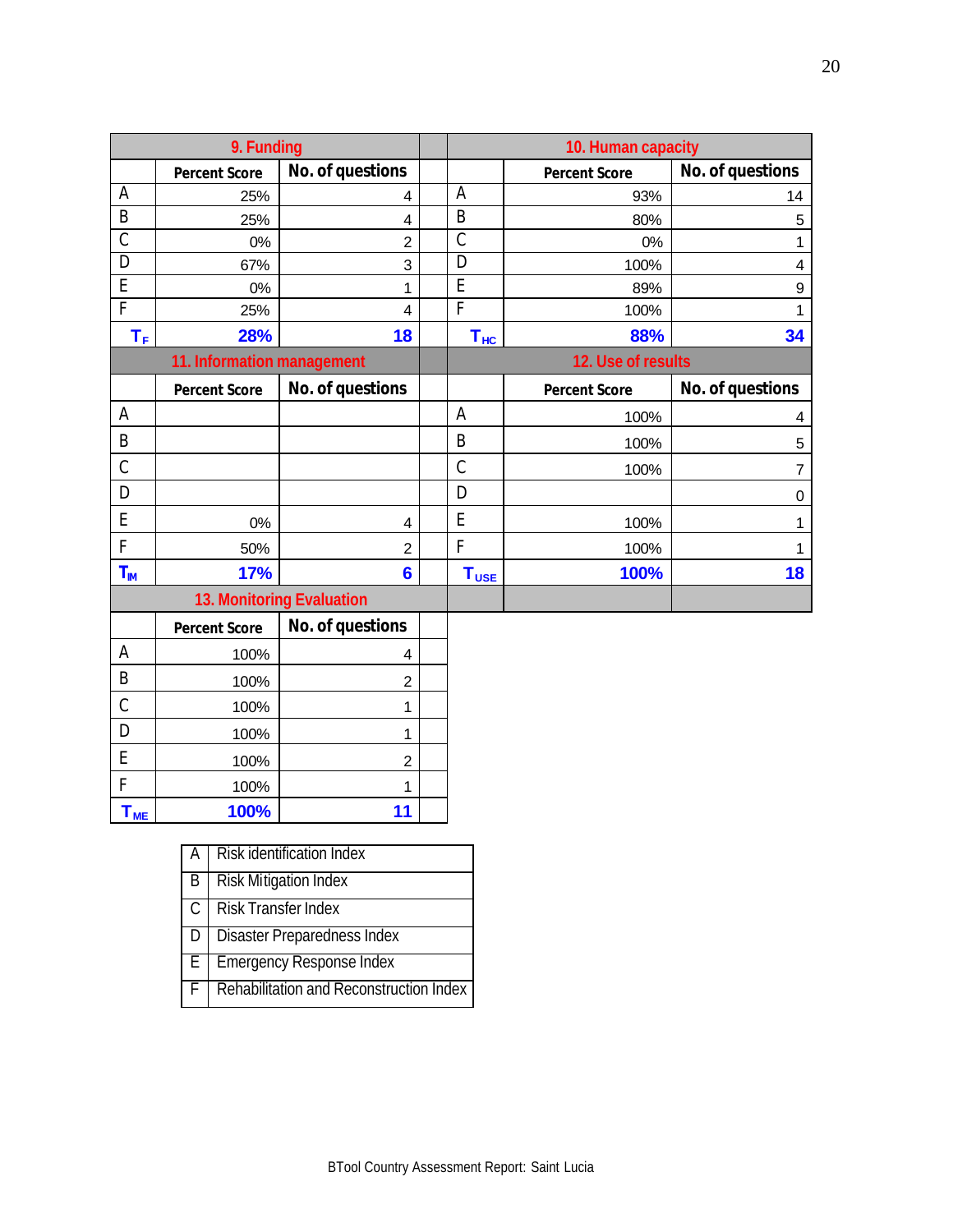## **5.0 Regional Benchmarking**

The BTool may also be used as a regional benchmarking tool for comparing the level of disaster risk management of one country against another. In order to do this, the indices of each of the countries in the six components of comprehensive disaster risk management should be recorded as well as their Total Disaster Risk Management Index (TDRMI). A ranking of countries based on their indices in each of the phases of disaster risk management may be produced in order to determine the relative position of each country in the region as well as a regional ranking of the overall Total Disaster Risk Management Index. Such a ranking scheme could be used to promote healthy regional competition for best practice in Disaster Risk Management and provide the opportunity for countries to learn from one another in terms of the sharing of success stories as well as failure stories. The ranking scheme may also be used to design award and recognition programmes for participating States.

As a benchmarking tool, the BTool has the following utilities:

- It identifies the country that has a higher index in a particular component and thus helps to identify what risk reduction tools and mechanisms the country has deployed to attain this high index. Other countries may then seek to learn from this country.
- **It identifies countries that scored low indices in a particular component and thus supports in the design of** regional projects to reduce a country's risk and improve their score in the next year.
- **F** If the assessment is done on a annual basis, the RMIs and TDRMIs of a country over a period of years may provide an indication of whether the country is improving in its disaster risk reduction efforts or not.
- It may be used to evaluate the impacts of a disaster risk reduction investment project.
- It may be used to evaluate the relative strengths and weakness of disaster risk reduction initiatives of a country.

The table below provides the ranking of the six countries whose assessment has been carried out: Antigua and Barbuda, Dominica, Grenada, St. Kitts and Nevis, Saint Lucia, and St. Vincent and the Grenadines.

St. Kitts and Nevis has the highest overall score of 57% while Dominica has the lowest with an overall score of 31%

| Country                        | <b>Overall Performance</b> | Sub-regional position |
|--------------------------------|----------------------------|-----------------------|
| St. Kitts and Nevis            | 57%                        | 1st                   |
| St. Vincent and the Grenadines | 52%                        | 2 <sub>nd</sub>       |
| <b>Saint Lucia</b>             | 51%                        | 3rd                   |
| Antigua and Barbuda            | 47%                        | 4 <sup>th</sup>       |
| Grenada                        | 45%                        | 5 <sup>th</sup>       |
| Dominica                       | 31%                        | 6 <sup>th</sup>       |

St. Kitts and Nevis secured a first position in four of the six components. These are: risk identification, risk mitigation, risk transfer, and rehabilitation and reconstruction. It would be useful to investigate the reasons why this country did so well in the four components.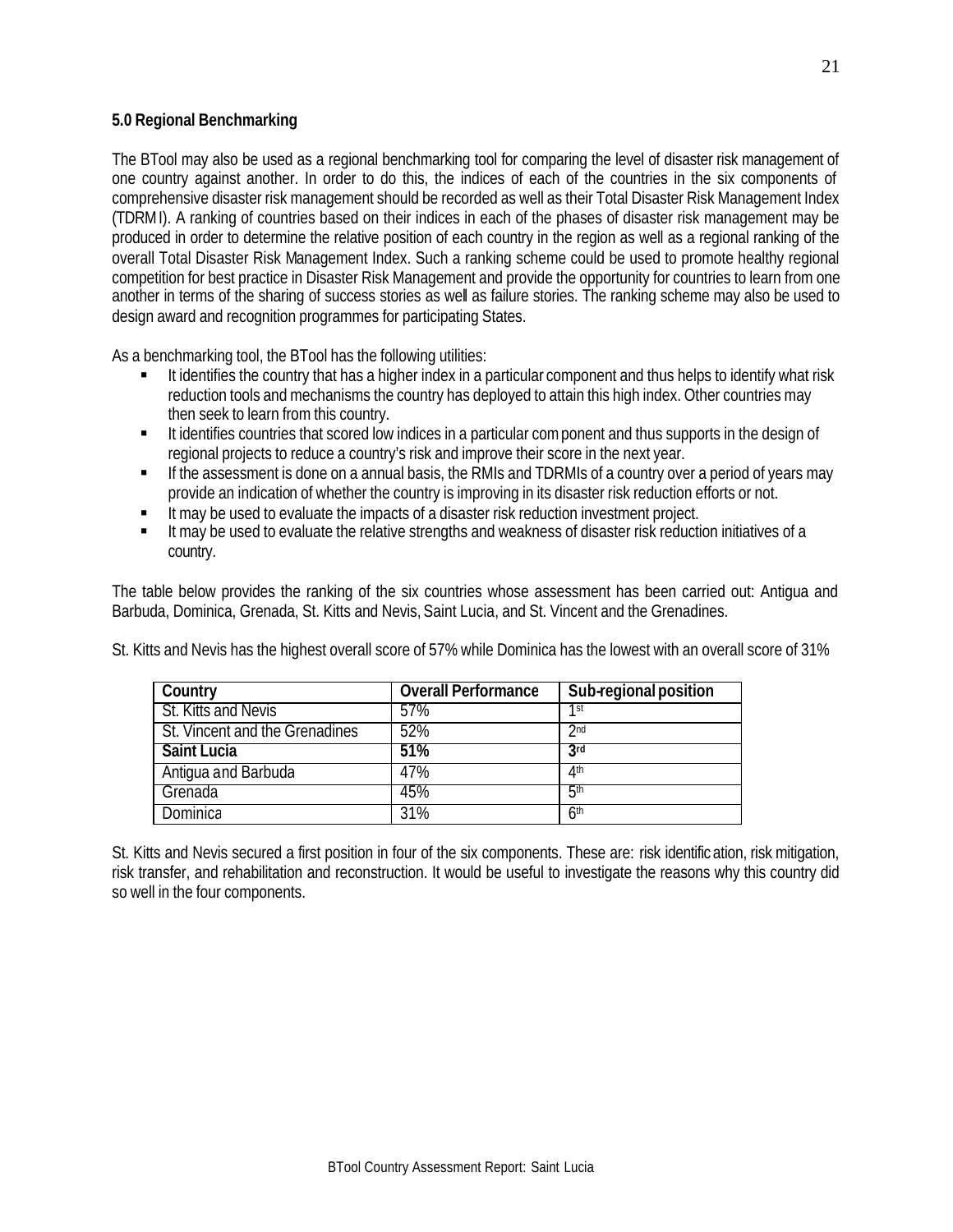| <b>Table 3: Regional Benchmarks</b> |  |
|-------------------------------------|--|
|-------------------------------------|--|

| <b>Antigua and Barbuda</b>                    |                  |                  |                    |        |                                    |
|-----------------------------------------------|------------------|------------------|--------------------|--------|------------------------------------|
| <b>Phases of Risk Management</b>              | tnq              | <b>Max Score</b> | <b>Total Score</b> | %Score | Regional<br>rank                   |
| <b>Risk identification Index</b>              | 105              | 315              | 83                 | 26%    | 6 <sup>th</sup>                    |
| <b>Risk Mitigation Index</b>                  | 63               | 189              | 39                 | 21%    | 5 <sup>th</sup>                    |
| <b>Risk Transfer Index</b>                    | 48               | 144              | 32                 | 22%    | 5 <sup>th</sup>                    |
| <b>Disaster Preparedness Index</b>            | 122              | 366              | 246                | 67%    | 2 <sub>nd</sub>                    |
| <b>Emergency Response Index</b>               | 55               | 165              | 138                | 84%    | 1 <sup>st</sup>                    |
| Rehabilitation and<br>Reconstruction<br>Index | 52               | 156              | 90                 | 58%    | 2 <sub>nd</sub>                    |
| Total                                         | 445              | 1335             | 628                | 47%    | 4 <sup>th</sup>                    |
|                                               |                  |                  |                    |        |                                    |
|                                               | <b>Dominica</b>  |                  |                    |        | Regional                           |
| <b>Phases of Risk Management</b>              | <b>TNQ</b>       | <b>Max Score</b> | <b>Total Score</b> | %Score | rank                               |
| Risk identification Index                     | 105              | 315              | 113                | 36%    | 5 <sup>th</sup>                    |
| <b>Risk Mitigation Index</b>                  | 63               | 189              | $\overline{35}$    | 19%    | 6 <sup>th</sup>                    |
| <b>Risk Transfer Index</b>                    | 48               | 144              | 32                 | 22%    | 5 <sup>th</sup>                    |
| <b>Disaster Preparedness Index</b>            | 122              | 366              | 148                | 40%    | 3 <sub>rd</sub>                    |
| <b>Emergency Response Index</b>               | $\overline{55}$  | 165              | 77                 | 47%    | 4 <sup>th</sup>                    |
| Rehabilitation and<br>Reconstruction<br>Index | 52               | 156              | $\overline{3}$     | 2%     | 6 <sup>th</sup>                    |
| <b>Total</b>                                  | 445              | 1335             | 408                | 31%    | 6 <sup>th</sup>                    |
| <b>St. Vincent &amp; the Grenadines</b>       |                  |                  |                    |        |                                    |
| <b>Phases of Risk Management</b>              | <b>TNQ</b>       | <b>Max Score</b> | <b>Total Score</b> | %Score | Regional<br>rank                   |
| <b>Risk identification Index</b>              | 105              | 315              | 136                | 43%    |                                    |
| <b>Risk Mitigation Index</b>                  | 63               | 189              | 127                | 67%    | 3 <sup>rd</sup>                    |
| Risk Transfer Index                           | 48               | 144              | 48                 | 33%    | 2 <sub>nd</sub><br>3 <sup>rd</sup> |
| <b>Disaster Preparedness Index</b>            | $\overline{122}$ | 366              | 205                | 56%    |                                    |
| <b>Emergency Response Index</b>               | 55               | 165              | 92                 | 56%    | 4 <sup>th</sup>                    |
| Rehabilitation and Reconstruction             | 52               | 156              | 82                 | 53%    | 2 <sub>nd</sub>                    |
| Index                                         |                  |                  |                    |        | 3 <sup>rd</sup>                    |
| <b>Total</b>                                  | 445              | 1335             | 690                | 52%    | 2 <sub>nd</sub>                    |